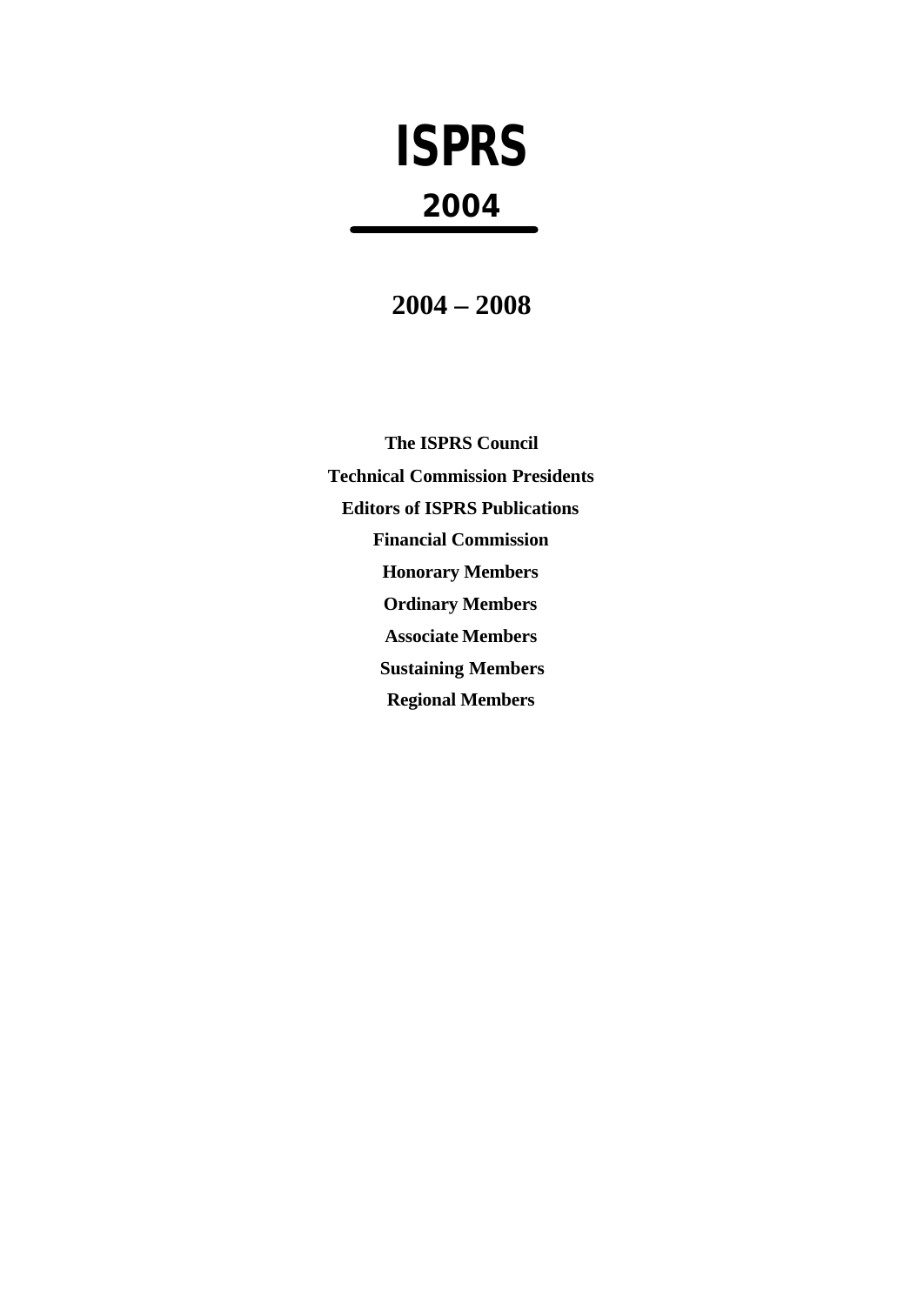# **COUNCIL 2004-2008**



**President IAN J. DOWMAN** Department of Geomatic Engineering University College London Gower Street London WCIE 6BT, U.K. Tel: +44-20-7679-7226 Fax: +44-20-7380-0453 E-mail: idowman@ge.ucl.ac.uk



**First Vice President JOHN TRINDER** School of Surveying & SIS University of New South Wales UNSW Sydney, NSW 2052 AUSTRALIA Tel: +61-2-9385-4197 Fax: +61-29313-7493

E-mail: j.trinder@unsw.edu.au



**Secretary General ORHAN ALTAN** I.T.U. Civil Engineering Faculty I.T.U. Insaat Fakültesi 80626 Ayazaga - Istanbul **TURKEY** Tel: +90-212-285-3810 Fax: +90-212-285-6587 E-mail: oaltan@itu.edu.tr



**Second Vice President EMMANUEL BALTSAVIAS** Institute of Geodesy and Photogrammetry ETH Hoenggerberg CH-8093 Zurich **SWITZERLAND** Tel: +41 - 44 - 633 30 42 Fax: +41 - 44 - 633 11 01 E-mail: manos@geod.baug.ethz.ch



**Congress Director CHEN JUN** China Association of GIS (CAGIS) National Geomatics Center No. 1 Baishengcun, Zizhuyuan 1000044 Beijing, CHINA Tel. +86 10 6842-4072 Fax. + 86 10 8842-4101 E-mail: Chenjun@nsdigov.cn



**Treasurer STANLEY MORAIN** Earth Data Analysis Center MSC01-1110 The University of New Mexico Albuquerque, NM 87131-0031, U.S.A. Tel: +1 -505-277-3622, ext. 228 Fax: +1 -505-277-3614 E-mail: smorain@edac.unm.edu

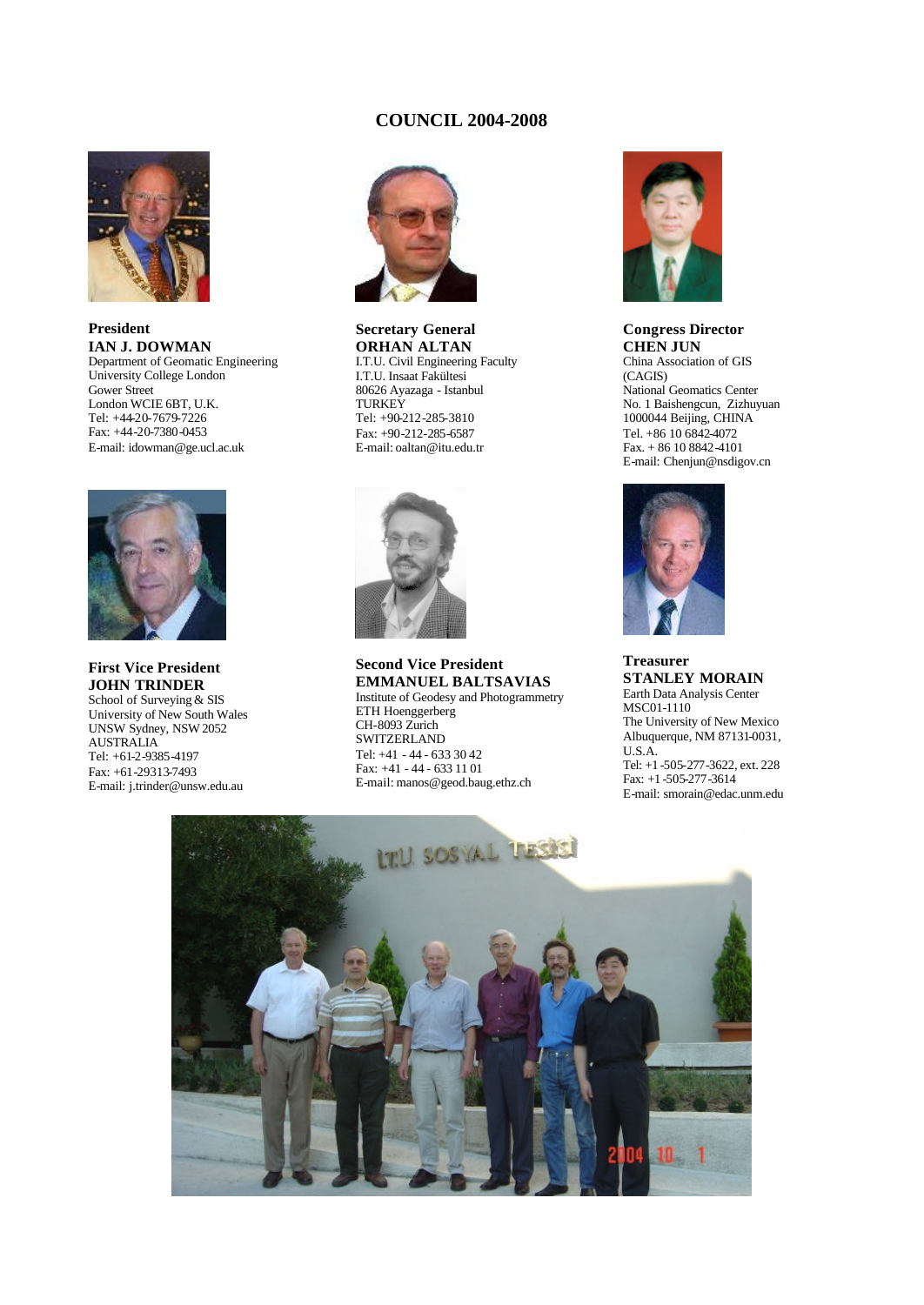# **TECHNICAL COMMISSION PRESIDENTS 2004-2008**



**Commission I - Image Data Acquisition - Sensors and Platforms President: ALAIN BAUDOIN CNES** 2 place Maurice Quentin F-75039 Paris Cedex 01 **FRANCE** Tel : +33-14476 7810 Fax: +33-1-4476 7867 E-mail: alain.baudoin@cnes.fr



**Commission II - Theory and Concepts of Spatiotemporal Data Handling and Information President: WOLFGANG KAINZ** University of Vienna, Department of Geography and Regional Research Universitaetsstr. 7, A-1010 Vienna, AUSTRIA Tel : +43-1-4277-48640 Fax: +43 -1-4277-9486 E-mail: wolfgang.kainz@univie.ac.at



**Commission III – Photogrammetric Computer Vision and Image Analysis President: WOLFGANG FÖRSTNER** University of Bonn, Institute of Photogrammetry Nussallee15, D-53115 Bonn, GERMANY Tel: + 49 – 228-732713 Fax: + 49 – 228-732712 E-mail: wf@ipb.unibonn.de



**Commission IV – Geodatabases and Digital Mapping President: SHAILESH NAYAK** Indian Space Research **Organization** Space Application Centre Ahmedabad - 380 015, INDIA Tel:+ 91-79-2691-4141 Fax:+ 91-79-62691-5825 E-mail: snayakad@sansharnet.in shailesj@sac.isro.org



**Commission V - Close-Range Sensing: Analysis and Applications President: HANS-GERD MAAS**

Tecnische Universitat Dresden, Insitut für Photogrammetrie und Fernerkundung Helmholtzstr. 10,Hilsse-Bau, Westflügel D-401062 Dresden, GERMANY Tel: +49 -351-463-33680 Fax: +49-351-463-37266 E-mail: hmaas@rcs.urz.tudresden.de



**Commission VI - Education and Outreach President: KOHEI CHO** Tokai University Department of Network and Computer Engineering 2-28-4, Tomigaya, Shibuya-ku Tokyo, 151-0063, JAPAN Tel: +81-3-3467-2211 ext.361 Fax: +81-3-3481-0610 E-mail: kcho@kryaki.cc.utokai.ac.jp



**Commission VII - Thematic Processing, Modeling and Analysis of Remotely Sensed Data President: JOHN VAN GENDEREN**

ITC, Department Earth Observation Science P.O. Box 6, NL-7500 AA Enschede THE NETHERLANDS Tel: +31-53-487-4254 Fax: + 31-53-477-4466 E-mail:genderen@itc.nl



**Commission VIII - Remote Sensing Applications and Policies President: AMMATZIA PELED**

University of Haifa, Department of Geography and Environmental Studies Haifa 31905, ISRAEL Tel: + 972-4-834-3591 Fax: +972-4-824-9605 E-mail: peled@geo.haifa.ac.il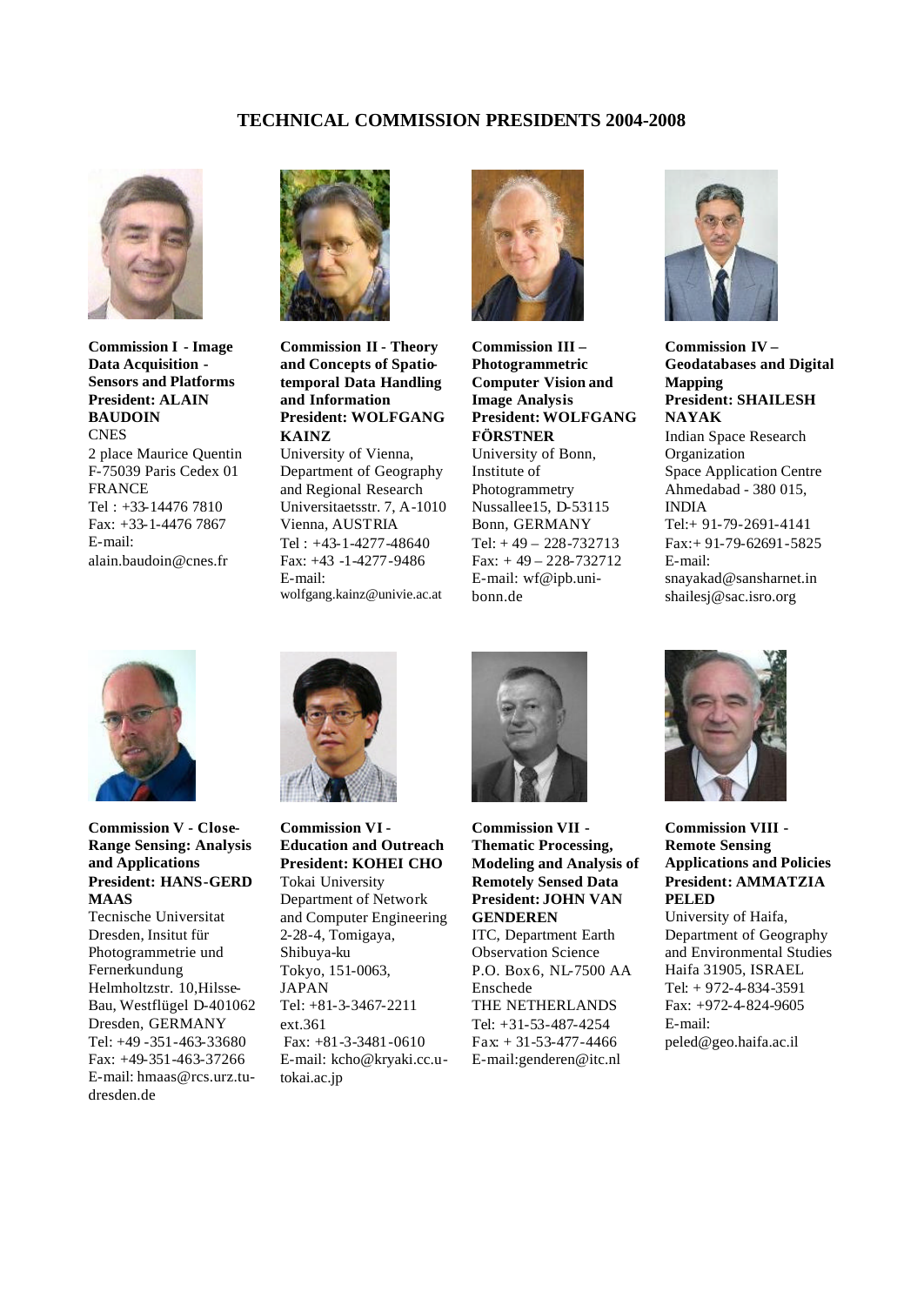# **EDITORS OF ISPRS PUBLICATIONS 2004-2008**



*ISPRS Journal of Photogrammetry and Remote Sensing,*  **Editor-in-Chief GEORGE VOSSELMAN** ITC Department of Earth Observation Science Hengelosestraat 99, P.O. Box 6 7500 AA Enschede/The Netherlands Tel: +31 53 487 4344 Fax: +31 53 487 4335 Email: vosselman@itc.nl



**ISPRS Book Series Editor PAUL APLIN** School of Geography The University of Nottingham University Park Nottingham NG7 2RD, UK Tel: +44 (0)115 8466210 E-mail: Paul.Aplin@nottingham.ac.uk



*ISPRS 'Highlights'*  **Editor-in-Chief ORHAN ALTAN** Istanbul Technical University Department of Geodesy and Photogrammetry 34469 Ayazaga-Istanbul **TURKEY** Tel: +90-212-285-3810 Fax: +90-212-285-6587 E-mail: oaltan@itu.edu.tr



**Book Review Editor for Highlights QIMING ZHOU** Department of Geography Hong Kong Baptist University Kowloon Tong, Kowloon, HONG KONG E-mail: qiming@hkbu.edu.hk



**Webmaster (http://www. isprs.org) FABIO REMONDINO** Institute of Geodesy & Photogrammetry ETH-Hoenggerberg CH-8093 Zurich, SWITZERLAND Tel: +41-1-633-6808 Fax: +41-1-633-1101

Email: fabio@geod.baug.ethz.ch



**ISPRS Event Calendar Editor TUAN-CHIH CHEN** Chinese Institute of Technology 13-1, Lane 12, Yen-Ping Road, Taoyuan 330, TAIWAN Tel: +886-3-362-5089 Fax: +886-2-2653-9148 E-mail: profchen@ms13.hinet.net

# **ASSOCIATE EDITORS FOR ISPRS OFFICIAL JOURNAL**



**EBERHARD GUELCH** University of Applied Sciences Department of Geomatics, Computer Science and Mathematics, Schellingstr. 24 70174 Stuttgart, Germany Tel: +49 (711) 121 2610 Fax: +49 (711) 121 2556 E-mail: eberhard.guelch@fhtstuttgart.de



**OLAF HELLWICH** Technical University Berlin Computer Vision & Remote Sensing Franklinstr. 28/29 D-10587 Berlin, Germany Tel: +49 (30) 314 22796 Fax: +49 (30) 314 21104 E-mail: hellwich@cs.tu-berlin.de



**MARGUERITE MADDEN** University of Georgia - Dept. of Geography Center for Remote Sensing & Mapping Science Athens, GA 30602-2503, USA Tel: +1 (706) 542 2379 Fax: +1 (706) 542 2358 E-mail: mmadden@crms.uga.edu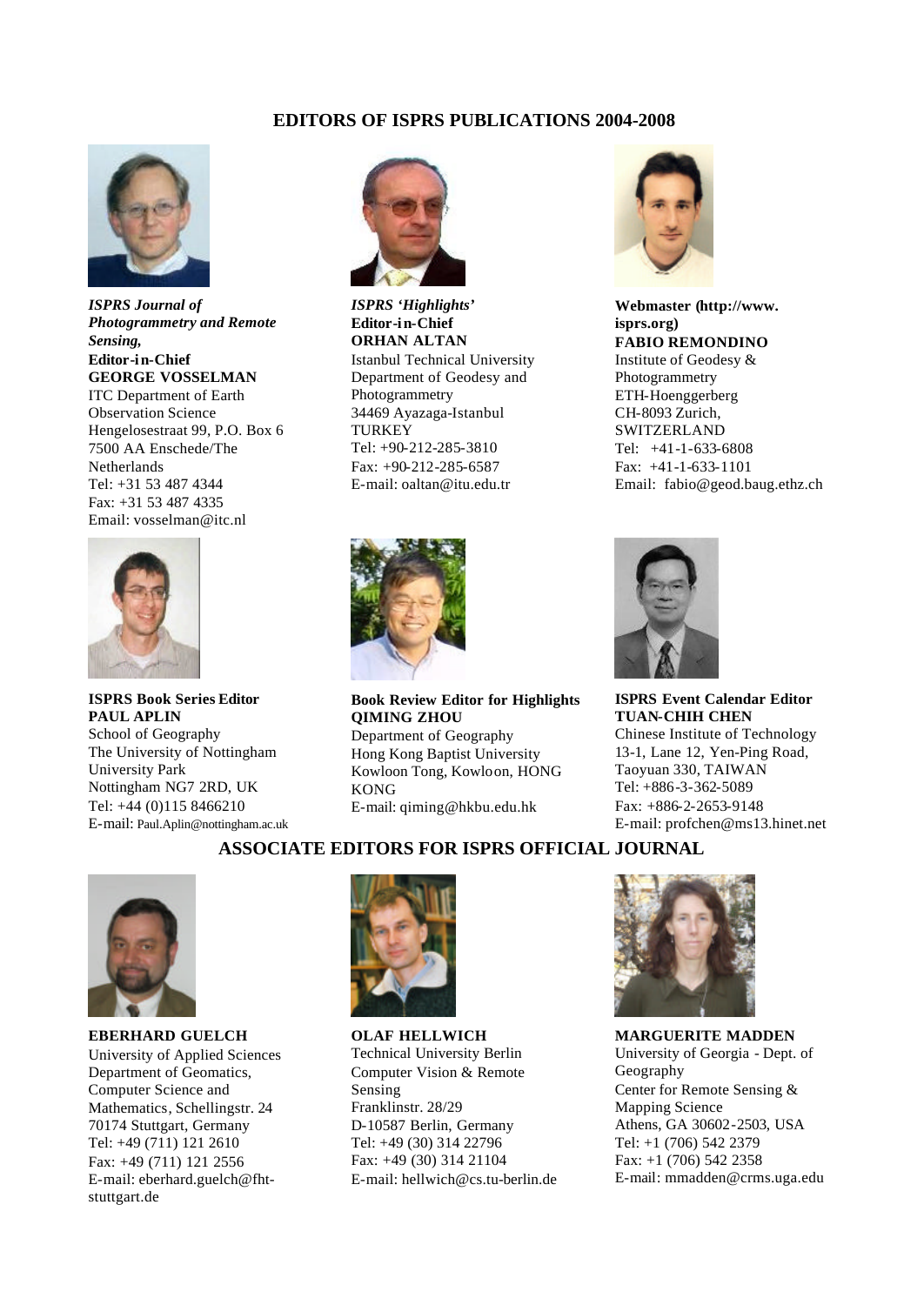# **FINANCIAL COMMISSION 2004-2008**



**Chairperson PETROS PATIAS** Faculty of Surveying Engineering Department of Cadastre, Photogrammetry and Cartography The Aristotle University Unive Box 473, GR-54006 Thessaloniki, Greece Tel: +30 231 0 99 61 16 Fax: +30 231 0 99 61 28 Email: patias@topo.auth.gr



**Member COSTAS ARMENAKIS** Geomatics Canada Centre for Topographic Information 615 Booth Street, Ottawa Ontario K1A 0E9, Canada Tel: +1 613 992 4487 Fax: +1 613 995 4127 Email: armenaki@nrcan.gc.ca



**Member LENA HALOUNOVA** Czech Technical University Faculty of Civil Engineering Department of Mapping and Cartography - Remote Sensing Laboratory Thaurova 7, 166 29, Prague 6 Czech Republic Tel: +420 22435 4952 Email: lena.halounova@fsv.cvut.cz

# **HONORARY MEMBERS**

# **M. GEORGES DE MASSON D'AUTUME** 14 Rue des Chenes

F-78110 Le Vesinet FRANCE

# **GOTTFRIED KONECNY**

University of Hannover Inst. for Photog. & Eng. Surveys Nienburger Str. 1 D-30167 Hannover GERMANY

# **FRIEDRICH ACKERMANN**

Institute of Photogrammetry University of Stuttgart Geschwister-Scholl-Str. 24 D-70174 Stuttgart GERMANY

# **LAWRENCE W. FRITZ**

Senior Scientist Emeritus 14833 Lake Terrace Rockville, MD 20853-3632, USA



Elected on 14 July 2004

#### **FREDERICK J. DOYLE**

1591 Forest Villa Lane McLean, VA 22101 USA

# **SHUNJI MURAI**

Murai Lab, Institute of Industrial Science University of Tokyo No.Ce508, 5 FL. C Building 4-6-1 Komaba, Meguro TOKYO 153-8505 JAPAN

# **AINO SAVOLAINEN**

Hollantilaisentie 22A11 00330 Helsinki FINNLAND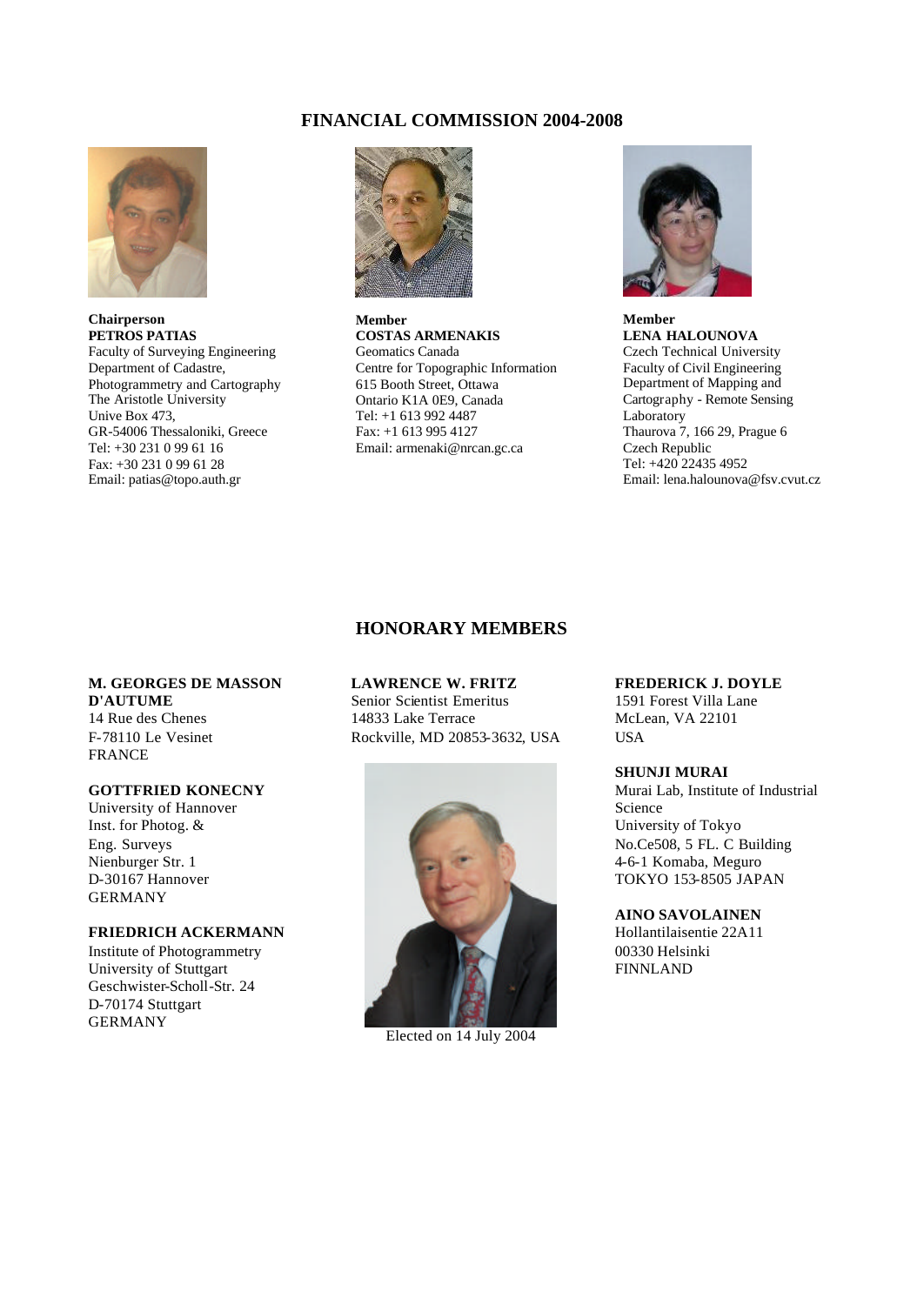# **ORDINARY MEMBERS (89) – ASSOCIATE MEMBERS (9)**

| <b>Member</b>       | Category | <b>Member</b>             | Category | <b>Member</b>               | Category |
|---------------------|----------|---------------------------|----------|-----------------------------|----------|
| Algeria             | (3)      | Greece                    | (2)      | New Zealand                 | (2)      |
| Argentina           | (2)      | Hong Kong                 | (2)      | Norway                      | (3)      |
| Australia           | (5)      | Hungary                   | (3)      | Pakistan                    | (1)      |
| Austria             | (4)      | India                     | (6)      | <i>l</i> Associate Member   |          |
| Azerbaijan          | (1)      | 1 Associate Member        |          | Peru                        | (1)      |
| Bangladesh          | (1)      | Indonesia                 | (1)      | Philippines                 | (1)      |
| Belgium             | (4)      | <b>Iran</b>               | (3)      | Poland                      | (3)      |
| Benin               | (1)      | <i>l</i> Associate Member |          | Oatar                       | (1)      |
| Botswana            | (1)      | Iraq                      | (1)      | Romania                     | (2)      |
| <b>Brazil</b>       | (5)      | Ireland                   | (2)      | <b>Russian Federation</b>   | (8)      |
| Brunei Darussalam   | (1)      | <b>Israel</b>             | (3)      | <i>l</i> Associate Member   |          |
| Bulgaria            | (2)      | Italy                     | (6)      | Saudi Arabia                | (4)      |
| <b>Burkina Faso</b> | (1)      | <i>l</i> Associate Member |          | Slovak Republic             | (2)      |
| Cameroon            | (1)      | Japan                     | (7)      | Slovenia                    | (1)      |
| Canada              | (8)      | Jordan                    | (4)      | South Africa                | (5)      |
| Chile               | (1)      | Kenya                     | (1)      | Spain                       | (6)      |
| China               | (7)      | Korea                     | (2)      | Sri Lanka                   | (3)      |
| China Taipei        | (4)      | 2 Associate Members       |          | Suriname                    | (2)      |
| Colombia            | (2)      | Kuwait                    | (2)      | Sweden                      | (5)      |
| Cote d'Ivoire       | (1)      | Latvia                    | (1)      | Switzerland                 | (4)      |
| Croatia             | (2)      | Lebanon                   | (1)      | Syria                       | (3)      |
| Cuba                | (1)      | Libya                     | (1)      | Tanzania                    | (1)      |
| Cyprus              | (2)      | Lithuania                 | (1)      | Thailand                    | (2)      |
| Czech Republic      | (2)      | Malawi                    | (2)      | 1 Associate Member          |          |
| Denmark             | (3)      | Malaysia                  | (2)      | Turkey                      | (4)      |
| Egypt               | (2)      | Mexico                    | (2)      | Ukraine                     | (3)      |
| El Salvador         | (3)      | Mongolia                  | (1)      | <b>United Arab Emirates</b> | (1)      |
| Ethiopia            | (1)      | Morocco                   | (3)      | United Kingdom              | (6)      |
| Finland             | (5)      | <i>l</i> Associate Member |          | Uruguay                     | (1)      |
| France              | (6)      | Myanmar                   | (2)      | <b>United States</b>        | (8)      |
| Germany             | (8)      | Namibia                   | (1)      | Venezuela                   | (2)      |
| Ghana               | (1)      | Nepal                     | (1)      | Vietnam                     | (1)      |
|                     |          | Netherlands               | (4)      |                             |          |



"ISPRS is a Society of National Societies and Organizations"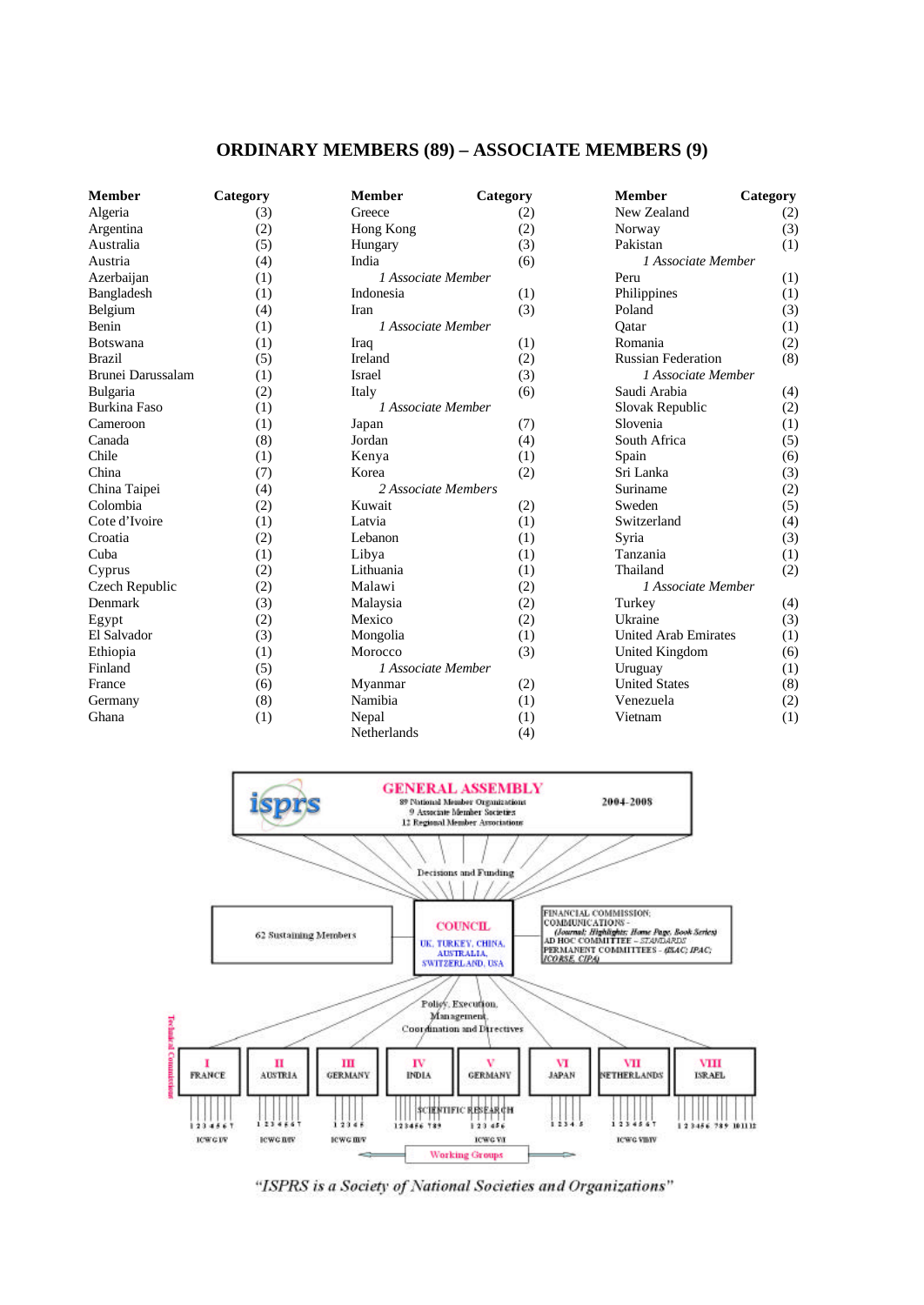# **ORDINARY MEMBERS (89)**

#### **Algeria**

**Institut National de Cartographie et de Teledetection** Contact : Hamid Oukaci Category : 3 Number of individual members: 200 123 Rue de Tripoli - BP 430 16040 Hussein Dey, Alger Tel.: +213 (21) 234 375, 470 919 Fax: +213 (21) 234 381, 470 029 E-mail: inct99@wissal.dz

# **Argentina**

#### **Argentine Association for Photogrammetry & Related Sciences**

Contact : Jorge A.C. de Artaza Guerrico Category : 2 Number of individual members: 45 President Jorge A.C. de Artaza Peru 562/66 C1068AAB Buenos Aires Tel.: +54 (11) 4342 7289 Fax: +54 (11) 4342 7289

#### **Austria**

**Österreichische Gesellschaft für Vermessung & GeoInformation** Contact : Gert Steinkellner Category : 4 Number of individual members: 600 President:Gert Steinkellner Schiffamtsgasse 1-3, A-1025 Vienna Tel.: +43(0)1-21176-2311 Fax:  $+43(0)1-21675-51$ E-mail: office@ovg.at

#### **Australia**

**Spatial Sciences Institute - Remote Sensing & Photogrammetry Commission**  Contact : Paul Dare Category : 5 Number of individual members: 639 Chair : Dennis Puniard Remote Sensing&Photogrammetry Comm. Spatial Sciences Institute P.O. Box 307Deakin West, ACT 2600 Tel.: +02 628 222 82 Fax: +02 628 225 76 E-mail: paul.dare@flinders.edu.au

#### **Azerbaijan**

**Center for Environmental and Azerbaijan National Committee for Photogrammetry, Remote Sensing and Geoinformatics** Contact : Nabiyev Alipasha Alibek Category : 1 Number of individual members: 10 President :Nabiyev Alipasha Alibek Centre of Geoinformatics and Computer Geography Baku State University 3 Alatava Street, 12 "b"Baku 370078 Tel.: +994 (12) 390-419, 415-512, 322-710 Fax: +994 (12) 959-539 E-mail: nabiyev@pisem.net

#### **Bangladesh**

**Geographic Information Services** Contact : Riaz Khah Category : 1 Number of individual members: 42 President :Rob Koudstaall House 6, Rd 23/C

Gulsham -1, Dhaka 1212 Tel.: +880 (2) 88 215 70 Fax: +880 (2) 88 231 28 E-mail: cegis@cegisbd.com

## **Belgium**

#### **Societe Belge de Photogrammetrie, Teledetection** Contact : Joost Vanommeslaeghe

Category : 4 Number of individual members: 163 President : Marc Van Den, Herreweghe N.G.I., Abdij ter Kameren 13 B1000 Brussels Tel.: +32 (2) 629 8470 Fax: +32 (2) 629 8212 E-mail: jvo@ngi.be

#### **Benin**

#### **National Center for Remote Sensing & Forest Cover Monitoring**

Contact : Vincent Joseph Mama Category : 1 Number of individual members: 10 Director : Vincent Joseph Mama 06 BP 711 Pk3 Route de Porto-Novo Tel.: +229 (33) 0380 Fax: +229 (33) 0380 E-mail: cenatel@bow.intnet.bj

#### **Botswana**

#### **Dept. of Surveys & Mapping - Government of Botswana** Contact : Bryson B. H. Morebodi

Category : 1 Number of individual members: 10 Director : Bryson B. H. Morebodi Private Bag 0037, Gaborone Tel.:  $+267$  () 353 251 Fax: +267 () 352 704 E-mail: botdsm@info.bw

#### **Brazil**

#### **Brazilian Society for Cartography, Geodesy, Photogrammetry and Remote Sensing** Contact : Paulo Cesar Teixeira Trino Category : 5 Number of individual members: 600 President : Camillo Jose Martins Gomes Av. Presidente Wilson, 270-7 Andar Rio de Janeiro CEP 20030-021 Tel.: +55 (21) 240 6901 Fax: +55 (21) 262 2823

#### **Brunei Darussalam Survey Department, Ministry of Development**

E-mail: sbc@rio.com.br

Contact : PG Haji Matusin Matasan Category : 1 Number of individual members: 10 Surv. Gen. : PG Haji Matusin Matasan Survey Department Ministry of Development Bandar Seri Begawan BB3510 Tel.: +673 (2) 382 171 Fax: +673 (2) 382 900 E-mail: survey@brunet.bn

#### **Bulgaria**

**Union of Surveyors & Land Managers** Contact : Georgi Milev Category : 2 Number of individual members: 30 President :Georgi Milev P.O. Box 431, Sofia 1000 Tel.: +359 (2) 700 406 Fax: +359 (2) 72 08 41 E-mail: milev@bgci.acad.bg

#### **Burkina Faso**

**Institut Geographique du Burkina** Contact : Claude Obin Tapsoba Category : 1 Number of individual members: 10 Dir. Gen. : Claude Obin Tapsoba Avenue de l'Independence, 03 New Bell Douala, Province du Littoral B.P. 7054Ouagadougou 03 Tel.: +226 32 48 23/24 Fax: +226 30 09 59 E-mail: institut.geog@fasonet.bf

#### **Cameroon**

**La Cameroon Geomat** Contact : Happi Mangoua Frederic Category : 1 Number of individual members: 10 President : Happi Mangoua Frederic P.O. Box 18179 Tel.: +237 406 764 Fax: +237 427 703 E-mail: happimangoua@yahoo.com

#### **Canada**

**Canadian Institute of Geomatics** Contact : Jean Thie Category : 8 Number of individual members: 1451 President : Randy Gillespie P.O. Box 18179 1390 Prince of Wales Drive, Suite 400 Ottawa, K2C 3N6 Ontario Tel.: +1 (613) 224 9851 Fax: +1 (613) 224 9577 E-mail: admincig@magma.ca

#### **Chile**

#### **Sociedad Chilena de Fotogrametria y Perception Remota**

Contact : Sergio Matus Martinez-Conde Category : 1 Number of individual members: 10 President : Sergio Matus Martinez- Conde Nueva Santa Isabel No. 1640, Santiago Tel.: +56 (2) 696 8221 Fax: +56 (2) 698 8278 E-mail: igm@reuna.cl / jsoler@saf.cl

#### **China**

**Chinese Society of Geodesy Photogrammetry & Cartography** Contact : Qian Wang Category : 7 Number of individual members: 506 President : Kai Yang, 9 Sanlihe Road Beijing 100830 Tel.: +86 (10) 6834 6614 Fax: +86 (10) 6831 1564 E-mail: fanbsm@public.bta.net.cn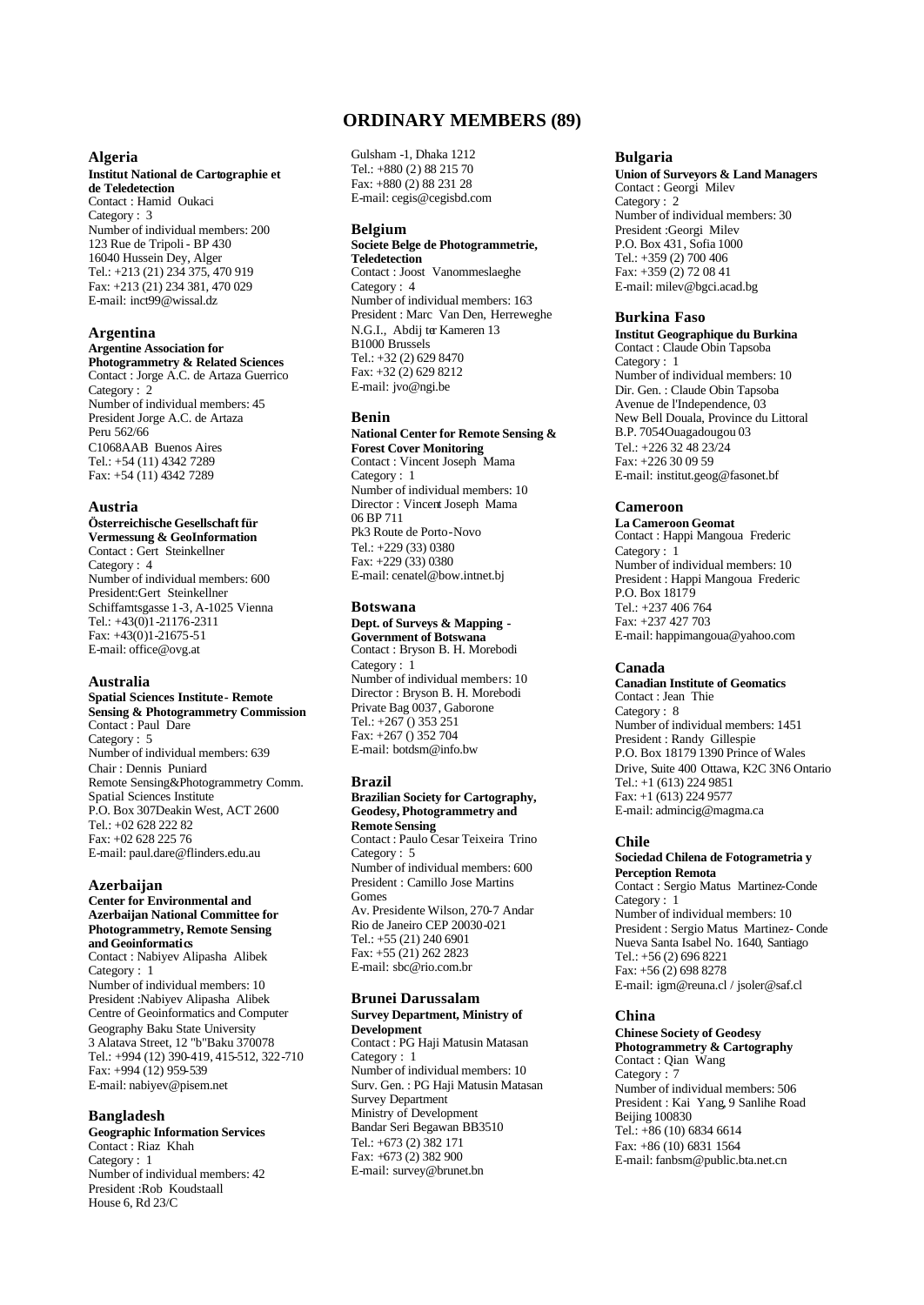# **China Taipei**

**Chinese Taipei Society of Photogrammetry & Remote Sensing** Contact : A. J. Chen Category : 4 Number of individual members: 534 President : A.J. Chen P.O. Box 93-158 Baiwanzhuang Tel.: +886 (2) 8663 3468 Fax: +886 (2) 2931 7225 E-mail: ajchen@csrs.ncu.edu.tw

#### **Colombia**

#### **Sociedad Colombiana de Fotogrametria y Percepcion Remota-SELPER capitulo Colombia**

Contact : Myriam Ardila Torres Category : 2 Number of individual members: 126 Director : Myriam Ardila Torres Carrera 30 # 48-51, Oficina 212 IGAC-CIAF Bogota Tel.: +57 (1) 369 4000 Ext.4629 Fax: +57 (1) 369 4096 E-mail: mardila@selper.org.co

#### **Cote D'Ivoire**

**Comite National de Teledetection et d'Information Geographique** Contact : Dubois Marcel Djamat Category : 1 Number of individual members: 25 Sec. Gen. : Dubois Marcel Djamat 22 Avenue Delafosse Immeuble Delafosse Plataeu 6eme Etag P.O. Box V.324Abidjan, 10000 Zagreb Tel.: +225 20254670/50 Fax: +225 2022 3529 E-mail: cntig@aviso.ci

#### **Croatia**

#### **Croatian Geodetic Society - Sec. for Photogrammetry, RS and Geoinformations** Contact : Tomislav Ciceli Category : 2 Number of individual members: 63

President : Teodor Fiedler Fac. of Geodesy, Fra A. Kacica Miosica 26 Tel.: +385 1 4639 367 Fax: +385 (1) 445 410 E-mail: tomislav.ciceli@gmail.com

# **Cuba**

**GEOCUBA**  Contact : Pedro Martinez Fernandez Category : 1 Number of individual members: 120 President : Pedro Martinez Fernandez Calle 4 esq. 3ra no.302 Miramar Playa, Ciudad Habana Tel.: +53 (7) 209 1693, 3592 Fax: +53 (7) 203 3893 E-mail: investigaciones@geocuba.co.cu

## **Cyprus**

**Department of Lands and Surveys**  Contact : Michael Savvides Category : 2 Number of individual members: 200 Snr.Surv : Christos Zenonos Department of Lands and Surveys Demofontos & Alasias Corner Tel.: +357 22 402 890 Fax: +357 22 304 858 E-mail: msavvides@dls.moi.gov.cy

#### **Czech Republic**

#### **Society for Photogrammetry and Remote Sensing** Contact : Lena Halounova

Category : 3 Number of individual members: 30 Czech Techical University Faculty of Civil Engineering Nicosia 1455 RS LaboratuaryTho'kunova 7, 166 29 Tel.: +420 22435 4952 Fax: +420 22435 5419 E-mail: Lena.Halounova@fsv.cvut.cz

## **Denmark**

**GeoForum Danmark**  Contact : Vagn W. Laursen Category : 2 Number of individual members: 530 Box 218 Lindevangs All 4 DK-2000 Frederiksberg Tel.: +45 (3886) 1075 Fax: +45 (3886) 0252 E-mail: geoforum@geoforum.dk

## **Egypt**

#### **Egyptian Committee of Surveying & Mapping** Contact : Ahmad Fuad Ash -Shaikh

Category : 2 Number of individual members: 10 President : Ahmad Fuad Ash-Shaikh Egyptian Survey Authority Headquarters, Postal Code 12612 Orman, Giza Tel.: +20 (2) 348 4904

## **El Salvador**

**Instituto Geografico Nacional** Contact : Gracia Morena Pena Category : 3 Number of individual members: 125 Dir. Gen. : Roberto Lopez Meyer La Calle Poniente y 43 Avenida Norte No. 2310 San Salvador Tel.: +503 () 260 6910 Fax: +503 () 260 6910 E-mail: gmr@cnr.gob.sv

## **Ethiopia**

**Ethiopian Mapping Authority** Contact : Hadgu G. Medhin Category : 1 Number of individual members: 400 Director : Eshetu Areru P.O. Box 597, Addis Ababa Tel.: +251 (1) 515 901 Fax: +251 (1) 515 189 E-mail: ema@telecoam.net.et

# **Finland**

#### **Finnish Society of Photogrammetry & Remote Sensing**

Contact : Ulla Marjaana Pyysalo Category : 5 Number of individual members: 200 President : Kyosti Laamanen P.O. Box 1200 02015 HUT Tel.: +358 (9) 451 3898 Fax: +358 (9) 465 077 E-mail: fsprs@foto.hut.fi

#### **France**

**Societe Francaise de Photogrammatrie et Teledetection** Contact : Isabelle Veillet Category : 6 Number of individual members: 400 President : Marie-Jose Lefevre Fonollosa 6-8 Av. Blaise Pascal, Cite Descartes F-77455 Marne la Valllee Cedex 2 Tel.: +33 (1) 6415 3286 Fax: +33 (1) 6415 3285 E-mail: sfpt@ensg.ign.fr

## **Germany**

**Deutsche Gesellschaft fur Phot1ogrammetrie Und Fernerkundung e.V.** Contact : Thomas Luhmann Category : 8 Number of individual members: 10 President : Thomas Luhmann Fachhochschule Oldenburg, Institut für Angewandte Photogrammetrie und Geoinformatik, Ofener Straße 16, D-26121 Oldenburg Tel.: +49-441-7708-3172 Fax: +49-441-7708-3170 E-mail: praesident@dgpf.de

## **Ghana**

#### **The Society for Photogrammetry & Remote Sensing** Contact : Stephen Djaba Category : 1 Number of individual members: 10 27 Samora Machel Road. School of Rural & Surveying Engineering P. O. Box 14727Accra Ghana Tel.: +233 (21) 245 945 Fax: +233 (21) 236 475 E-mail: stephen@ghana.com

## **Greece**

#### **Hellenic Society for Photogrammetry & Remote Sensing** Contact : Andreas Georgopoulos

Category : 2 Number of individual members: 10 President : Andreas Georgopoulos Asylum Down, National Technical University, Polytechniou, 15780 Athens Lab. Of Photogrammetry9, Iroon Tel.: +30210-7722675 Fax: +30210-7722677 E-mail: drag@central.ntua.gr

## **Hong Kong**

**Hong Kong Institute of Surveyors** Contact : John Shi Category : 2 Number of individual members: 2200 President : Francis H.K. NG 1 Connaught Place Hong Kong Central Tel.: +852 (2) 526 3679 Fax: +852 (2) 868 4612 E-mail: lswzshi@polyu.edu.hk

## **Hungary**

**Hungarian Society of Surveying, Mapping and Remote Sensing** Contact : Peter Winkler Category : 3 Number of individual members: 2000 President : Geza Apagyi Institute of Geodesy, Cartography and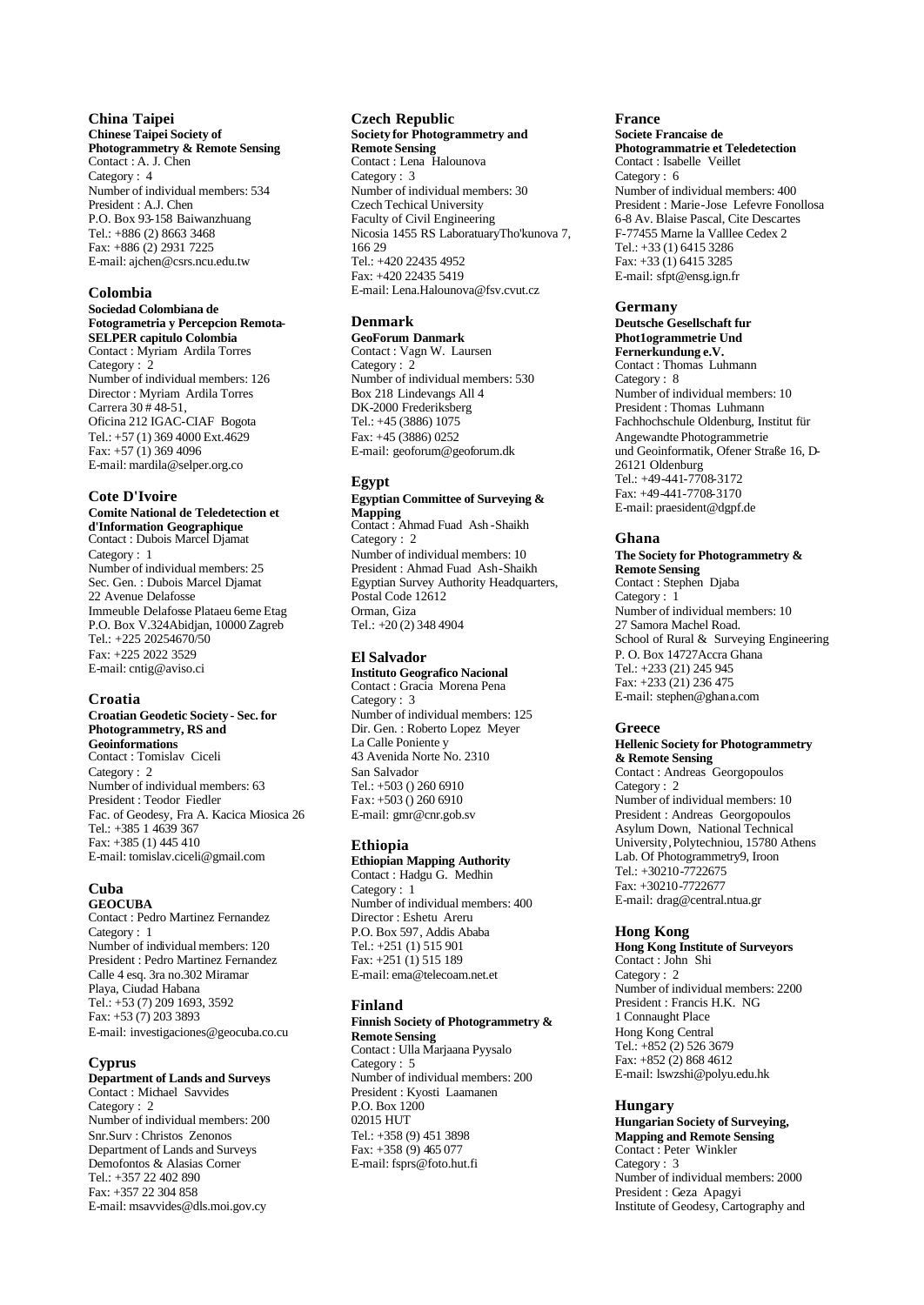Remote Sensing 1149 Budapest Bosnyak ter 5.Hungary Tel.:  $+36(1)$  460 4213 Fax: +36 (1) 252 8282 E-mail: peter.winkler@rsc.fomi.hu

#### **India**

#### **Indian Society for Remote Sensing**

Contact : Champati P. K. Ray Category : 6 Number of individual members: 3000 President : R.R. Navalgund IndianSociety of Remote Sensing C/o Indian Institute of Remote Sensing 4 Kalidas RoadDehradun 248001 Tel.: +91 (135) 274 5526 Fax: +91 (135) 274 1987 E-mail: isrs@iirs.gov.in

#### **Indonesia**

#### **Indonesian Surveyors Association**

Contact : Sutisna Sobar Category : 1 Number of individual members: 10 Director : Rudolph Wenemar Jalan Raya Jakarta Bogor km 46 Cibinong 16911 Tel.: +62 (21) 875 4592, 875 4654 Fax: +62 (21) 875 4592 E-mail: info@bakosurtanal.go.id

#### **Iran**

**National Cartographic Center of Iran** Contact : Mohammad Madad Category : 3 Number of individual members: 10 President : Mohammad Madad P.O. Box 13185-1684, Tehran Tel.: +98 (21) 6600 1095

Fax: +98 (21) 6600 1972 E-mail: madad@ncc.neda.net.ir

#### **Iraq**

**State Commission on Survey** Contact : Sammi A. Kadhim Category : 1 Number of individual members: 700 Dir. Gen. : Sammi A. Kadhim P.O. Box 5813, Baghdad Tel.: +964 () 888 7194 Fax: +964 () 888 7198 E-mail: survey@uruklink.net

#### **Ireland**

**Irish Society of Surveying, Photogrammetry & Remote Sensing** Contact : Richard Kirwan Category : 2 Number of individual members: 50 President : Richard Kirwan Bolton Street, Department of Surveying Dublin 1 Tel.: +353 (1) 402 3730 Fax: +353 (1) 402 3999 E-mail: issprs@indigo.de

## **Israel**

#### **Israeli Society of Photogrrametry & Remote Sensing**

Contact : Dan Blumberg Category : 3 Number of individual members: 80 President : Dan Blumberg P.O. Box 14171 Tel.: +972 (3) 623 1900

Fax: +972 (3) 561 0866 E-mail: blumberg@bgumail.bgu.ac.il

#### **Italy**

#### **Societa Italiana di Fotogrammetria e Topografia**

Contact : Sergio Dequal Category : 6 Number of individual members: 1780 President : Elio Falchi Polytechnico C. So Duca deghi Abruzzi Tel Aviv 61141, Torino Tel.: +39 011 564 76 01 Fax: +39 011 564 76 99 E-mail: sergio.dequal@polito.it

#### **Japan**

#### **Japan Society of Photogrammetry & Remote Sensing** Category : 7

Number of individual members: 1100 Rm. 502 Daiichi Honan Bldg., 2-8-17 Minami-Ikebukuro Toshima-ku, Tokyo 171-0022 Tel.: +81(3) 3984 7040 Fax: +81(3) 3984 7402 E-mail: shimizu@planner.t.u-tokyo.ac.jp

## **Jordan**

**Royal Jordanian Geographic Centre** Contact : Saliem Khalifeh Category : 4 Number of individual members: 89 Manag. Dir. : Saliem Khalifeh P.O. Box 20214, Amman-11118 Tel.: +962 (6) 534 5188 Fax: +962 (6) 534 7694 E-mail: kh\_salameh57@hotmail.com

#### **Kenya**

#### **Kenya Nat'l Committee for Photogrammetry & Remote Sensing** Contact : Haggai Nyapola Category : 1 Number of individual members: 70

Chair : Walter J. Alsaloms P.O. Box 30046, Survey of Kenya Nairobi Tel.: +254 (2) 718 050 Fax: +254 (2) 802 371 E-mail: sok@gt-co.ke

# **Korea**

#### **Korean Society of Geodesy, Photogrammetry & Cartography** Contact : Bock-Mo Yeu Category : 2

Number of individual members: 10 President : Bock-Mo Yeu Dept. Of Civil Engineering,College of Engineering, Yonsei University,Sinchondong,Seodaemun-gu, Seoul Tel.: +82 (2) 364 7880 Fax: +82 (2) 364 7881 E-mail: goroke92@yonsei.ac.kr

#### **Kuwait**

# **Directorate of Survey Department - Kuwait Municipality** Contact : A.R. Al Duaij

Category : 2 Number of individual members: 10 P.O. Box 10 Safat 13001 Tel.: +965 (243) 9395

#### **Latvia**

**Latvian Society of Geodesy & Photogrammetry** Contact : Uldis Zuments Category : 1 Number of individual members: 25 President : Uldis Zuments Tallinas Street 37a LV-1012, Riga Tel.: +371 (7) 336 272 Fax: +371 (7) 243 050 E-mail: latgeo@latnet.lv

#### **Lebanon**

**National Center for Remote Sensing** Contact : Mouin Hamze Category : 1 Number of individual members: 15 Chair : Ahmed Fawzi Hilal P.O. Box 11-8281, Code 1107 2260 National Council for Scientific Research Sports City StreetBeirut Tel.:  $+961(4)409845/6$ Fax: +961 (4) 409 847 E-mail: rsensing@cnrs.edu.lb

#### **Libya**

**Surveying Department of Libya** Contact : Ahmed Fawzi Hilal Category : 1 Number of individual members: 10 P.O.Box 74371, Tripoli Tel.: +218 (21) 483 6908 Fax: +218 (21) 483 1749

#### **Lithuania**

**Lithuanian Committee for Photogrammetry & Remote Sensing** Contact : Birute Ruzgiene Category : 1 Number of individual members: 20 President : Birute Ruzgiene Vilnius Geodiminas Tech. University,Building Vilnius 2040 LT-10223 Sauletekio al. 11 Tel.: +370 (5) 274 4703 Fax: +370 (5) 274 4705 E-mail: Birute.Ruzgiene@ap.vtu.lt

#### **Malawi**

**The Deparment of Surveys** Contact : G. E. Gunda Category : 2 Number of individual members: 35 Ministry of Lands, Housing, Physical Planning & Surveys P.O. Box 349, Blantyre Tel.: +265 623 722 Fax: +265 634 034

#### **Malaysia**

# **Department of Survey & Mapping Malaysia (JUPEM)**

Contact : Dato'Hamid Bin Ali Category : 2 Number of individual members: 160 Dir. Gen. : Dato'Hamid Bin Ali Bangunan Ukur, Jalan Semarak Kuala Lumpur 50578 Tel.:  $+60(3)$  2617 0800 Fax: +60 (3) 2693 3618 E-mail: sps@jupem.gov.my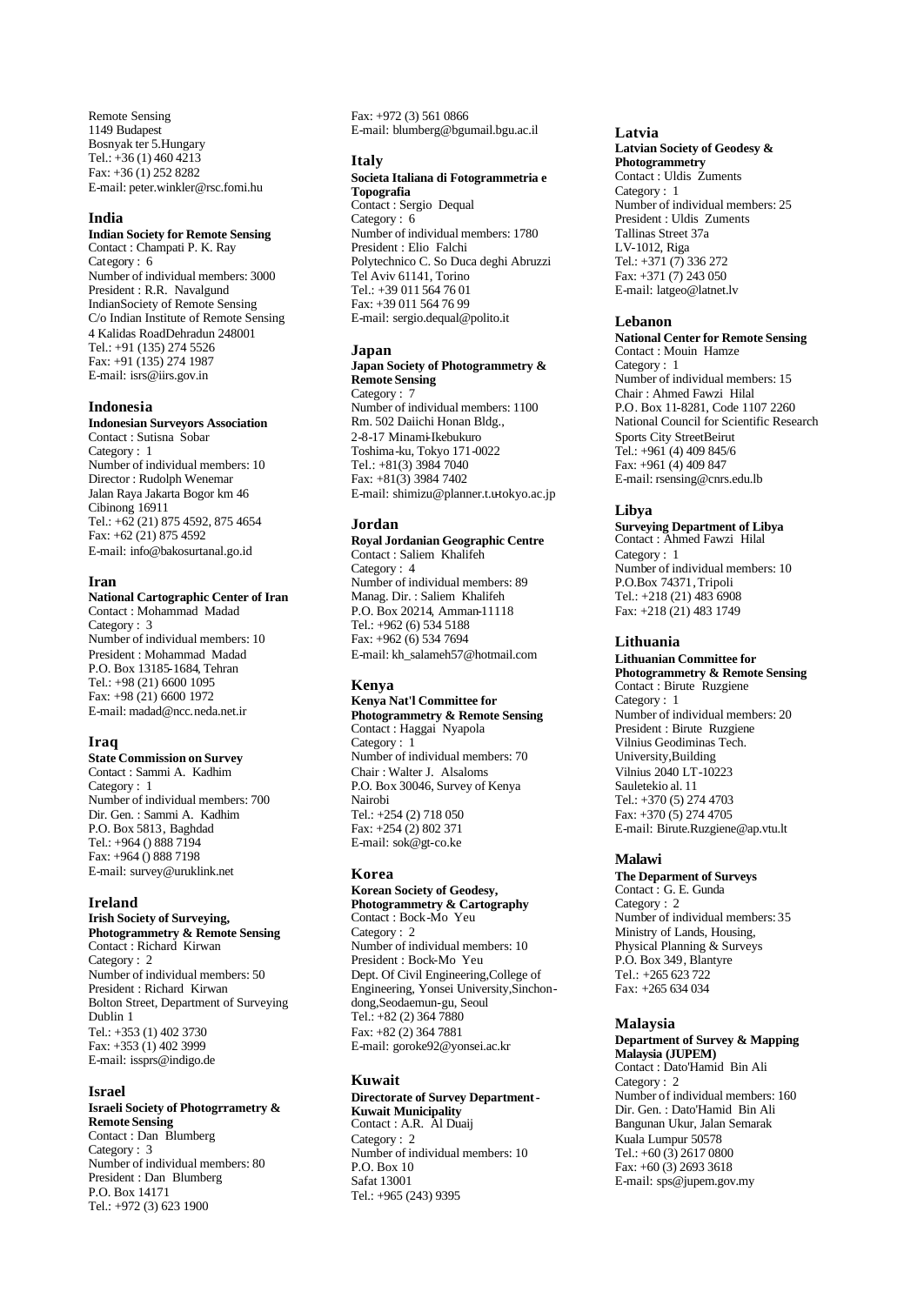## **Mexico**

#### **National Institute of Statistics, Geography and Informatics (INEGI)** Contact : Gilberto Calvillo-Vives Category : 2 Number of individual members: 10 President : Gilberto Calvillo -Vives Av. Heroe de Nacozari Sur No.2301 Edificio sede del INEGI, Puerta 7, Nivel CP 20270Aguascalientes, Ags. Mexico Tel.: +52 (449) 918 1556/1105 Fax: +52 (449) 918 3696 E-mail: Gilberto.calvillo@inegi.gob.mx

#### **Mongolia**

**Mongolian Nat'l Society for Photogrammetry & Remote Sensing** Contact : M. Saandar Category : 1 Number of individual members: 30 President : M. Saandar r. 502 , 5th Floor, the Sarora Hotel Seoul Street, 12/6 Ulaanbaatar 210 646 Tel.: +976 11 327 824

Fax: +976 11 327 824 E-mail: msaandar@mongol.net

## **Morocco**

**Agence Nationale de la Conservation fonciere de Cadastre et de la Cartographie** Contact : Tasufiq Cherkaoui Category : 3 Number of individual members: 60 President : Tasufiq Cherkaoui Avenue Moulay Youssef, Rabat Tel.: +212 (7) 709 001 Fax: +212 (7) 705 885 E-mail: a.elomari@acfcc.gov.mo

#### **Myanmar**

**Myanmar Survey Department** Contact : U.Than Myintt Category : 2 Number of individual members: 10 Pyi-Daw-Aye Yeik Tha Lane, Ka-Ba-Aye Pagoda Rd, Yankin P.O.,Yangon Tel.: +95 (1) 67 840

#### **Namibia**

**Div. of Surv. & Map., Ministry of Lands, Resettlem. & Rehab.** Contact : Karim Owolabi Category : 1 Number of individual members: 10 Surv. Gen. : Karim Owolabi Private Bag 13182 Windhoek Tel.: +264 (61) 227 312 Fax: +264 (61) 245 055 E-mail: soren@windhoek.gov.na

#### **Nepal**

**Nepal Remote Sensing & Photogrammetric Society**

Contact : Rabin Sharma Category : 1 Number of individual members: 23 President : Rabin Sharma P.O. Box 6769, Kathmandu Tel.: +977 (1) 425 4181 Fax: +977 (1) 444 0766 E-mail: bhumap@ccsl.com.np

#### **New Zealand**

**National Institute of Water &**  Contact : John A. Spittall Category : 2 Number of individual members: 55 Land Information New Zeland (LINZ) National Topographic / Hydrographic Authority Toitu te whenua Private Box. Tel.: + 04 471 6856 Fax: + 04 471 6894 E-mail: jspittal@linz.govt.nz

## **Netherlands**

**Geo-Information Netherlands** Contact : M.George Vosselman Category : 4 Number of individual members: 3500 President : Leen Murre International Institute for Geo-Information Science and Earth Observation Department of Earth Observation P.O. Box 67500 AA Enschede Tel.: +31 53 487 4344 Fax: +31 53 487 4335 E-mail: vosselman@itc.nl

#### **Norway**

#### **Norges Karttekniske Forbund Atmospheric Research Ltd**

Category : 3 Number of individual members: 2000 President : Oystein Andersen Storgaten 11

# **Pakistan**

**Survey of Pakistan** Contact : Noor Elahi Category : 1 Number of individual members: 10 Deputy Director Training&Research for Surveyor General of Pakistan N-3500 Honefoss Faizabad Rawalpindi, Murree Road Tel.:  $+92(51)9299570$ Fax: +92 (51) 929 0229 E-mail: svyofpak@yahoo.com

#### **Peru**

**Direccion General de Aerofotografia** Contact : Tassara Carlos Category : 1 Number of individual members: 10 Director :Tassara Carlos Base Aerea Las Palmas S/N Barranco, Lima Tel.: +51 (14) 477 3682 Fax: +51 (14) 467 1187 E-mail: sanperu@fap.mil.pe

#### **Philippines**

**Philippine Society of Photogrammetry & Remote Sensing**  Contact : Epifanio D. Lopez Category : 1 Number of individual members: 20 President : Epifanio D. Lopez Diliman, Quezon City 1100 Tel.: +97 (632) 434 3633 Fax: +97 (632) 928 8924 E-mail: edl@engg.upd.edu.ph

#### **Poland**

#### **Polish Society for Photogrammetry and Remote Sensing**

Contact : Aleksandra Bujakiewicz Category : 3 Number of individual members: 126 President : Aleksandra Bujakiewicz 795 E. de Los Santos Avenue 00-043 Warsaw Tel.: +48 (22) 826 8751 Fax: +48 (22) 826 8751 E-mail: abujak7@wp.pl

## **Qatar**

**Qatar Center for GIS** Contact : Ali Al-Sulaiti Category : 1 Number of individual members: 25 Director : Ali Al-Sulaiti P.O. Box 22088 Doha Tel.: +974 4327809, 4337573 Fax: +974 444 036

#### **Romania**

**Romanian Society for Photogrammetry & Remote Sensing**  Contact : Ion Grigore Sion Category : 2 Number of individual members: 74 President : Ion Grigore Sion B-dul Lacul Tei 122-124 Sector 2 RO-020396 Bucharest Tel.: +40 21 242 1208 / 292 Fax: +40 21 242 0781 E-mail: srft@pcnet.ro

#### **Russian Federation**

**National Committee of Russia on Photogrammetry & RS** Contact : V. Khabarov Category : 8 Number of individual members: 10 President : V. Khabarov 1 Rozhgesgvenka Street , Building 1 Moscow 109012 Tel.: +7 (095) 926 9570 Fax: +7 (095) 299 4275 E-mail: gsm@minstrans.ru

#### **Saudi Arabia**

**The General Directorate of Military Survey** Contact : Abdullah Al-Shahrani Category : 4 Number of individual members: 10 President : Abdullah Al-Shahrani National geographic Information Center P.O. Box 87918, Riyadh 11652 Tel.: +966 (1) 456 4410 Fax: +966 (1) 456 3048 E-mail: ashahrani@lycos.com

#### **Slovak Republic**

**Photogrammetry and Remote Sensing Commision of Slovak Union of Surveyor**  Contact : Mavek Frastia Category : 2 Number of individual members: 20 President:Pavel Bartos Dept. Of Surveying, SvF STU Bratislava Radlinskeho 11, Bratislava 81368 Tel.: +421 (2) 592 743 98 Fax: +421 (2) 524 943 34 E-mail: marek.frastia@stuba.sk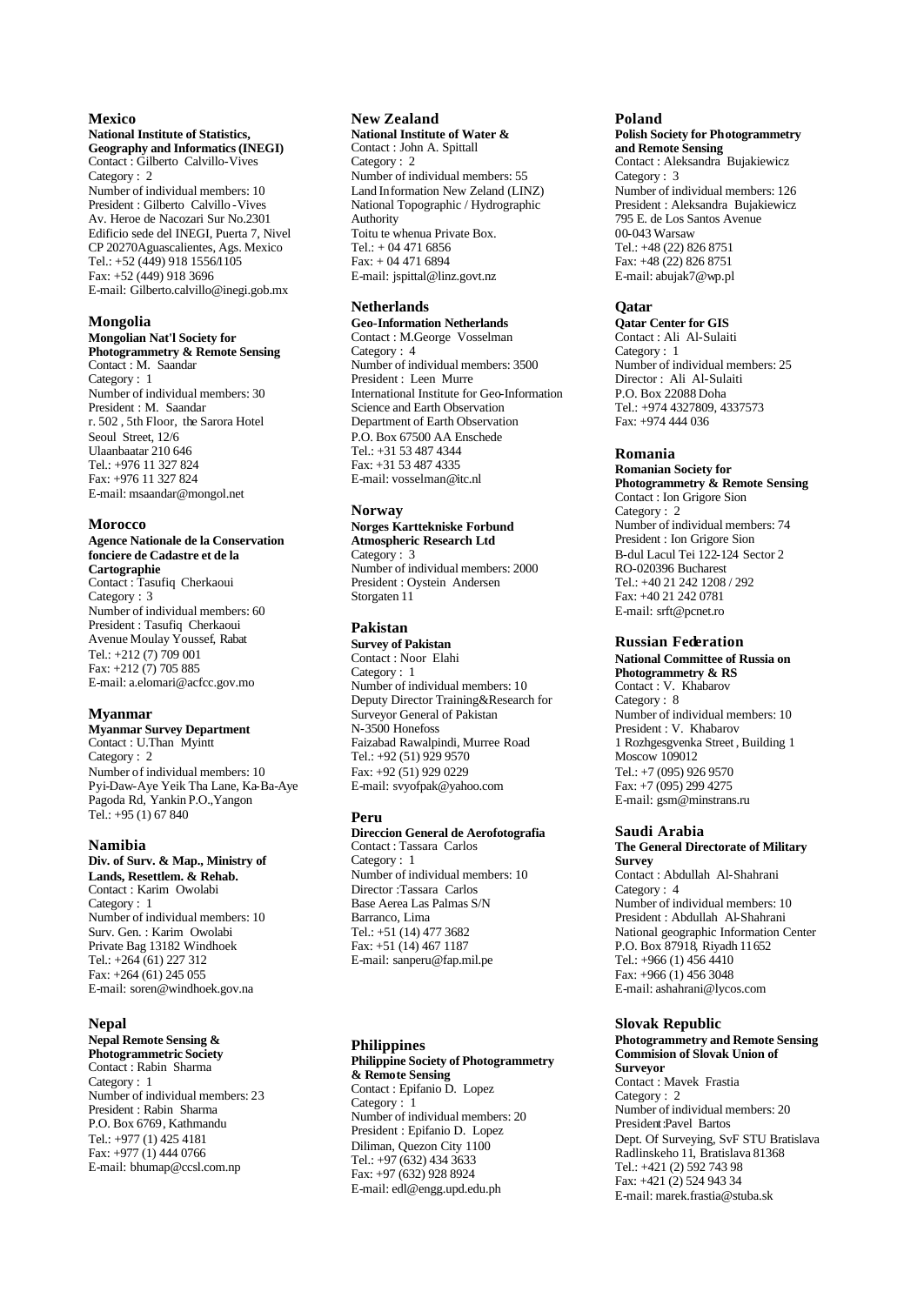## **Slovenia**

#### **Association of Slovenia Surveyors - Section of Photogrammetry & Remote Sensing**

Contact : Mojca Kosmatin Fras Category : 1 Number of individual members: 20 President :Mojca Kosmatin Fras SL-1000 Ljubljana, Jamova 2 Tel.: +386 (61) 125 0672 Fax: +386 (61) 125 0677 E-mail: mojca.fras@institut-gf.uni-lj.si

## **South Africa**

#### **South African Photogrammetry & Geo-Information Society**

Contact : P. Becker Category : 5 Number of individual members: 10 President : P. Becker P.O. Box 69, Newlands 7725 Tel.: +27 (21) 685 4070 Fax: +27 (21) 689 1351 E-mail: bvangeems@sli.wcape.gov.za

#### **Spain**

**Spanish Society for Cartography, Photogrammetry & Remote Sensing (SECFT)** Contact : Ramon Lorenzo Martinez Category : 6 Number of individual members: 10 President : Ramon Lorenzo Martinez General Ibanez de Ibero, 3 28003 Madrid Tel.: 34 (1) 534 4632 Fax: +34 (1) 534 4632

#### **Sri Lanka**

**Survey Department of Sri Lanka** Contact : Ariya Ratne Category : 3 Number of individual members: 71 Surv. Gen. : Ariya Ratne Kirula Road, Narahenpita P.O. Box 506Colombo 5, SE-801 82 Tel.: +94 11 236 8569 Fax: +94 11 255 1737 E-mail: sgsurv@sltnet.lk

#### **Suriname**

**Central Bureau for Aerial Mapping** Contact : Clemens Roos

Category : 2 Number of individual members: 10 President : Clemens Roos P.O. Box 971, Paramaribo Tel.: +597 () 497 246 Fax: +597 () 497 246

#### **Sweden**

#### **Kartografiska Sallskapet**  Contact : Patrick Ottoson

Category : 5 Number of individual members: 500 President : Ulf Almroth, ULI SE-801 82 Gavle Tel.: +46 (8) 757 6644 Fax: +46 (8) 98 41 91 E-mail: info@kartografiska.com; mjj@hig.se

#### **Switzerland**

#### **Swiss Society of Photogrammetry, Image Analysis & RS**

Contact : Stephan Nebiker Category : 4 President : Stephan Nebiker Number of individual members: 189 c/o Bundesamt für Landestopographie Seftigenstrasse 264, CH-3084 Wabern Tel.: +41 (31) 963 2111 Fax: +41 (31) 963 2459 E-mail: s.nebiker@fhbb.ch

#### **Syria**

**General Establishment of Surveying** Contact : M.N. Kallash Category : 3 Number of individual members: 150 President : M.N. Kallash P.O. Box 3094, Damascus Tel.: +963 (11) 331 465

## **Tanzania**

**Ministry of Lands & Human Settlements Development**  Contact : L.L. Mollel Category : 1 Number of individual members: 10 President : L.L. Mollel P.O. Box 9201, Surveys & Mapping Dar Es Salaam Tel.: +255 (51) 123 735 Fax: +255 (51) 123 735 E-mail: smd@intafrica.com

#### **Thailand**

#### **Royal Thai Survey Dept. Supreme Command Hq.** Contact : Suraphol Chinajit Category : 2 Number of individual members: 10 Director : Suraphol Chinajit Kalayanamaitri Road

Bangkok 10200 Tel.: +66 (2) 221 2884 Fax: +66 (2) 225 3347

# **Turkey**

**Turkish National Society of Photogrammetry and Remote Sensing** Contact : Oktay Aksu Category : 4 Number of individual members: 144 President : Necdet Soyer Harita Genel Komutanligi T R-06100 Dikimevi, Ankara Tel.: +90 (312) 595 2202  $Fax: +90(312)3201495$ E-mail: necdet.soyer@hgk.mil.tr

# **Ukraine**

#### **National Society of Photogrammetry & Remote Sensing**

Contact : Olexander Dorozhynskyy Category : 3 Number of individual members: 10 President : Olexander Dorozhynskyy 12 Stepana Bandera Street 12, Building2 Lviv 79013 Tel.: +380 (322) 398 616 Fax: +380 (322) 744 300 E-mail: aldorozh@polynet.lviv.ua

## **United Arab Emirates**

**Remote Sensing Center- Fac. of Science - Geology Dept.** Contact : Fadhil N. Sadooni Category : 1 Number of individual members: 10 Chair : Fadhil N. Sadooni UAE University, Al Ain, P.O. Box 17551 Tel.: +971 (3) 706 4224 Fax: +971 (3) 767 1291 E-mail: F.sadooni@uaeu.ac.ae

#### **United Kingdom**

**Remote Sensing and Photogrammetry Society**

Contact : Paul Newby Category : 6 Number of individual members: 600 9 Merrytree Close, West Wellow Romsey, Hants SO51 6RB Tel.: +44 (0) 1794 322 993 Fax: +44 (0) 1794 322 993 E-mail: paulnewby@onetel.net.uk

#### **Uruguay**

**Servicio Geografico Militar(SGM)** Contact : Nelson A. Santos Category : 1 Number of individual members: 25 Avenida 8 de Octubre 3255 Montevideo, CP 11600 Tel.: +598 (2) 487 1810 Fax: +598 (2) 487 0868 E-mail: sgm@ejercito.mil.uy

## **USA**

**ASPRS** Contact : James Plasker Category : 8 Number of individual members: 6000 5410 Grosvenor Lane, Suite 210 Bethesda, MD 20814-2144 Tel.: +1 (301) 493 0290 Fax: +1 (301) 493 0208 E-mail: jplasker@asprs.org

#### **Venezuela**

**Instituto Geografico de Venezuela Simon Bolivar (IGVSB)** Contact : Marlys Garcia Sandoval Category : 2 Number of individual members: 10 Av. Este 6, Edif. Camejo. Esq. Cmejo Centro Simon Bolivar, El Silencio -Caracas Tel.: 58 (74) 5461236/5461237 Fax: 58 (74) 5433952 E-mail: mgarcia@igvsb.gov.ve

## **Vietnam**

**Vietnamese Academy of Science and Technology** Contact : Truong Thi Hoa Binh Category : 1 Number of individual members: 25 Director : Nguyen Van Cu 18 duong Hoang Quoc Viet Cau Giay, 10307 Hanoi Tel.: +84 (4) 756 4718 Fax: +84 (4) 836 1192 E-mail: udonbeo@yahoo.com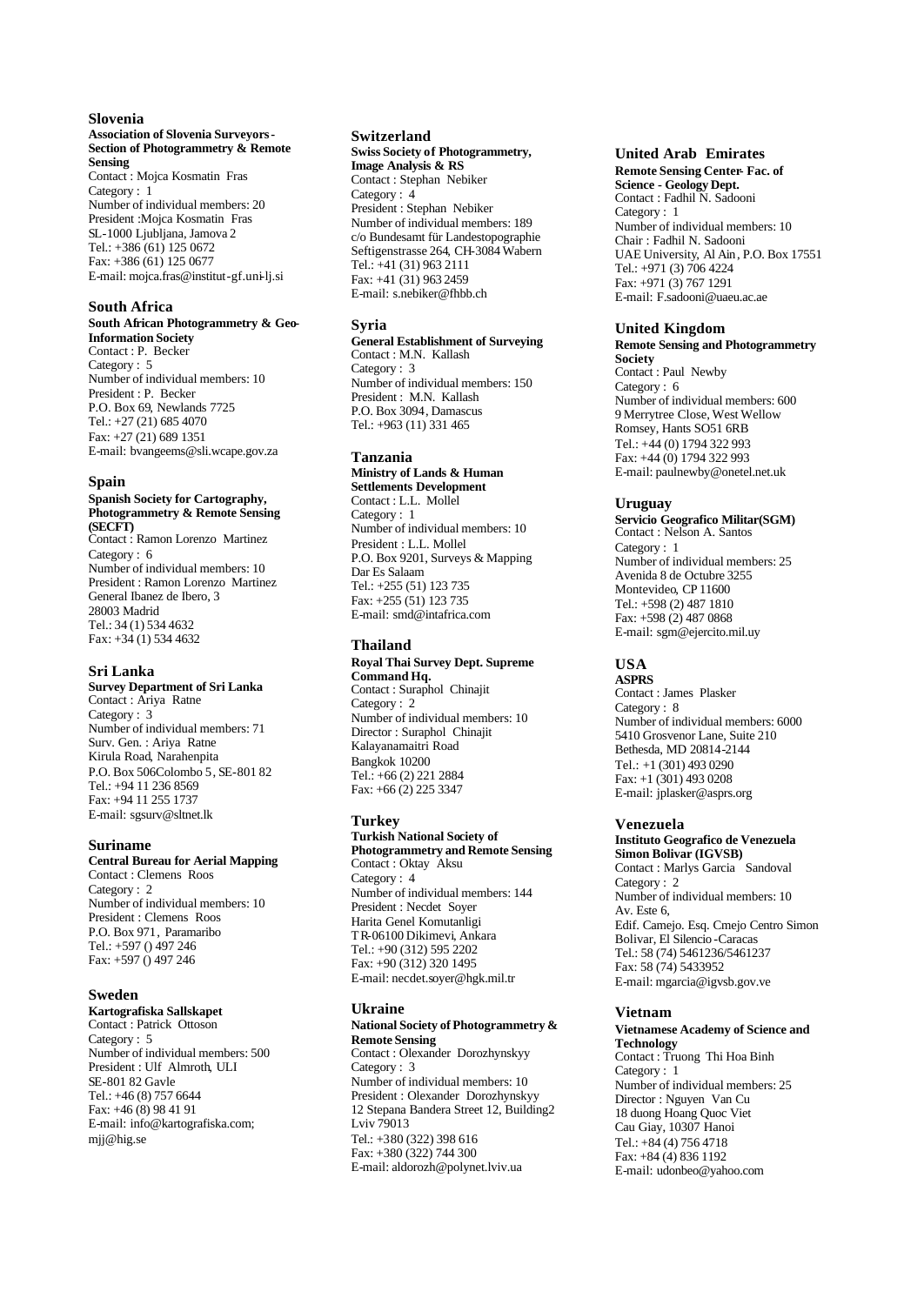# **ASSOCIATE MEMBERS (9)**

## **India**

# **Indian Nat'l Cartographic Association**

Contact: Brig. E.J. George Category: 2 Number of individual members: Secretary: Brig. E.J. George Survey of India, PMP Block, Uppal Hyderabad 500 309 (AP) Tel: +91 (040) 715 0286 Fax: +91 (040) 715 0319

# **Iran**

**Iran Space Center**  Contact: Mohammad Mehdi Salehfard Category: 1 Number of individual members: Director: Ali A. Amidian No: 22 14 . str Sadad Abad Avenue, Tehran Tel: +98 (21) 206 4469-70 Fax: +98 (21) 206 4474 E-mail: info@iran-irsc.ir

# **Italy**

# **Associazione Italiana di Telerilevamento – AIT**

Contact: Ruggero Casacchia Category: 3 Number of individual members: President: Ruggero Casacchia Politecnico di Torino, Diget Corso Duca Degli Abruzzi 2410129 Tel.: +39 0690672636  $Fax: +390690672660$ E-mail: casacchia@iia.cnr.it

## **Korea**

# **Korean Society of Remote Sensing**

Contact: Jong-Hon Bong Category: 1 Number of individual members: President: Jong-Hon Bong College of Forest Science, Kookmin University, Seoul 136-702 Tel.: +82 (2) 910 4813 Fax: +82 (2) 910 4809 E-mail: ksrs@kmu.kookmin.ac.kr

# **Korea**

# **Korean Society for Geo-Spatial Info Systems**

Contact: Joo-Hwan Kim Category: 1 Number of individual members: President: Joo-Hwan Kim

Dept. of Civil Eng., Eng. Bldg. A462 Yonsei University, Shinchon-dong Seodaemoon-gu, Seoul 120-749 Tel.: +82 (2) 364 7880 Fax: +82 (2) 364 7881 E-mail: hanna@yonsei.ac.kr

# **Morocco**

# **Centre Royal de Teledetection**

Contact: Driss Elhadani Category: 1 Number of individual members: 25 Avenue Allal El Fassi secteur 21Hay Riad Rabat Tel.: +212 37 71 54 48/98 Fax: +212 37 71 14 35 E-mail: elhadani@crts.gov.ma

## **Pakistan**

**Pakistan Space & Upper Atmosphere Research Commission** Contact: Raza Hussain Category: 1 Number of individual members: Chair: Raza Hussain, PO Box 8402, Karachi 75270 Tel.: +92 (021) 814 4942 Fax: +92 (021) 814 4928 E-mail: suparco@super.net.pk

# **Russian Federation Society for Contributing Development of Photogrammetry and Remote Sensing**

Contact: Vladislav K. Lvov Category: 2 Number of individual members Spasskiy Tupik 6, Str. 1, Kom. 46, Moscow 129090 Tel.: +7 (095) 207 05 94 Fax: +7 (095) 975 33 77 E-mail: drlvov@online.ru

# **Thailand**

## **Geo-Informatics and Space Technology Development Agency** Contact: Suvit Vibulsresth

Category: 1 Number of individual members: 1 Sec. Gen.: Suvit Vibulsresth 196 Phahonyothin Road, Chatuchak Bangkok 10900 Tel.: +66 (2) 940 6420-9 Fax: +66(2) 561 3035 info@gistda.or.th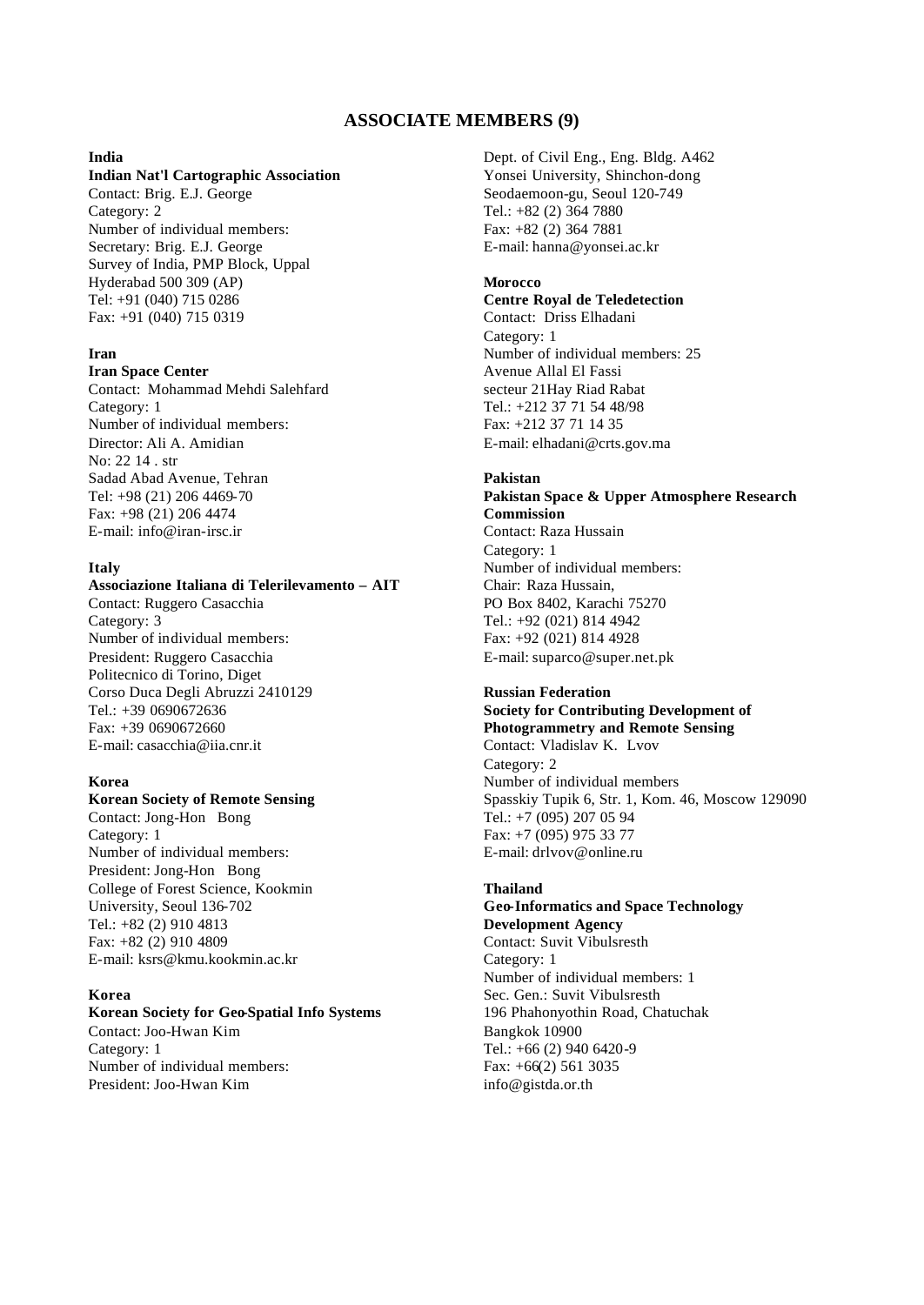# **SUSTAINING MEMBERS (62)**

# **Adam Technology**

Contact: T. Tsuda P.O. Box 283 Cloverdale, Western Australia 6985 AUSTRALIA Tel.: +61 (8) 9479 5575 Fax: +61 (8) 9479 5585 E-mail : adam@adamtech.com.au

# **Aerial**

Contact: Pierre Gallot 670 Rue Jean Perrin Z.I F-13851 Aix en Provence Cedex 3 FRANCE Tel.: +33 (4) 4260 0545 Fax: +33 (4) 4224 2604

# **Aero Asahi Corporation**

Contact: Kokichi Kimura 32nd Fl. Sunshine 60 Bldg. 1-1 Higashi-Ikebukuro 3-chome Toshima-ku, Tokyo 107 JAPAN Tel.: +81 (3) 3988 6811 Fax: +81 (3) 3988 4578

# **Agfa-Gevaert N.V.**

Contact: Frans van Camp, Septestraat 27 B-2640 Mortsel BELGIUM Tel.: +32 (3) 444 4272 Fax: +32 (3) 444 4296

# **Applanix Corporation**

Contact: Jennifer Schaller 85 Leek Crescent Richmond Hill, Ontario L4B 3B3 CANADA Tel.: +1 (905) 709 4600 Fax: +1 (905) 709 6027 E-mail: info@applanix.com

# **Asia Air Survey Co. Ltd**

Contact: Takeshi Doihara 4-2-18 Shinjuku, Shinjuku-ku Tokyo 160-0022 JAPAN Tel.: +81 (3) 5379 2151 Fax: +81 (3) 5379 2890 E-mail: mt.fuchimoto@ajiko.co.jp

# **BAE Systems**

Contact: A. Stewart Walker Mail Zone 62-Tal 10920 Technology Place San DiegoCA 92127-1874 USA

Tel.: +1 858 592-1764 Fax: +1 858 592-5309 E-mail: stewart.walker2@baesystems.com

# **COWI A/S**

Contact: Lars G. Petersen Parallelvej 2 DK-2800 Kongens Lyngby DENMARK Tel.: +45 4597 2211 Fax: +45 4597 2212 E-mail: LGP@cowi.dk

# **DIIAR - Politecnico di Milano**

Contact: Luigi Mussio Piazza Leonardo da Vinci 32 I-20133 Milano ITALY Tel.: +39 (02) 2399 6501 Fax: +39 (02) 2399 6530 E-mail : luigi.mussio@polimi.it

# **DSM Geodata Limited**

Contact: Duncan C. Robinson No 3 Hope Street Bo'Ness West Lothian EH51 OAA UNITED KINGDOM Tel.: +44 0 1506 517 777 Fax: +44 0 1506 518 000 E-mail : dcr@dsmgeodata.com

# **Earth Data Analysis Center**

Contact: Stanley A. Morain University of New Mexico MSC01-1110 1 Albuquerque, New Mexico, 87131-0001 **USA** Tel.: +1 505 277 3622/228 Fax: +1 505 277 3614 E-mail : smorain@edac.unm.edu

## **e-HD.com**

Contact: Seung Yeon Yi 80-9 Mabook-Ri, Kuseong-Eub Yongin-Shi, Kyungki-Do KOREA Tel.: +82 (31) 288 6800 Fax: +82 (31) 288 6860 E-mail : sylee@e-hd.com

# **Erdem Emi Mapping Information Construction and Transportation Industry Co.** Contact: Omur Demirkol Perpa Commercial Centre A Block 13th Floor No: 1978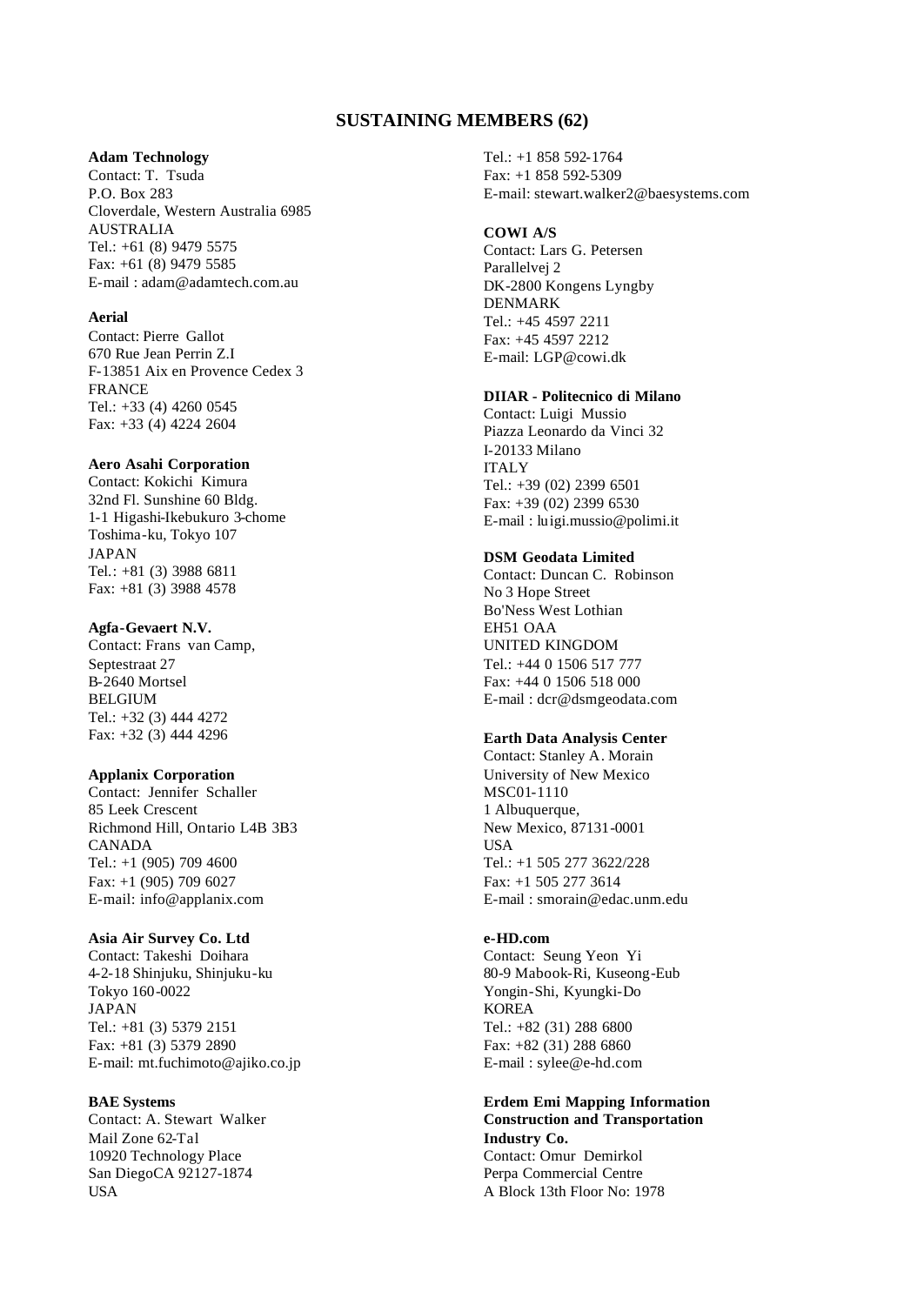34384 Okmeydani-Sisli-Istanbul **TURKEY** Tel.: +90 212 221 39 31 Fax: +90 212 221 22 64 E-mail : info@erdememi.com.tr

## **ESRI**

Contact: Claudia Ruiz 380 New York Street Redlands, CA 92373 USA Tel.: +1 (909) 793 2853 Fax: +1 (909) 793 5953 E-mail : cruiz@esri.com

# **ETH Zurich - Institute of Geodesy &**

**Photogrammetry** Contact: Armin Gruen ETH Hoenggerberg CH-8093 Zürich SWITZERLAND Tel.: +41 (1) 633 3038 Fax: +41 (1) 633 1101 E-mail : agruen@geod.baug.ethz.ch

# **Eurimage S.r.l.**

Contact: Marcello Maranesi Via E. D'Onofrio 212 I-00139 Rome **ITALY** Tel.: +39 (06) 4069 4200 Fax: +39 (06) 4069 4231 E-mail : maranesi@eurimage.com

# **Finnmap FM-International**

Contact: Paavo Martimaa P.O. Box14 SF-00511 Helsinki FINLAND Tel.: +358 (9) 2293 0640 Fax: +358 (9) 2293 0650 E-mail : paavo.martinmaa@finnmap.com

# **Geocarto International Centre**

Contact: K.N. Au Rooms 15-17, 2/F., Wah Ming Centre 421 Queen's Road West HONG KONG Tel.: +852 (2) 546 4262 Fax: +852 (2) 559 3419 E-mail : geocarto@geocarto.com

# **Geoinformatics**

Contact: Ruud Groothuis P.O. Box 231 8300 AE Emmeloord NETHERLANDS Tel.: +31 527 620 989 Fax: +31 527 619 000 E-mail : r.groothuis@geoinformatics.com

# **German Aerospace Centre - DLR Oberpfaffenhofen**

Contact: Manfred Schroeder Remote Sensing Tech. Ins. D-82234 Wessling GERMANY Tel.: +49 (8153) 282 790 Fax: +49 (8153) 281 444 E-mail : manfred.schroeder@dlr.de

## **GITC BV**

Contact: Johan Boesjes P.O. Box 112 8530 AC LEMMER NETHERLANDS Tel.: +31 (514) 561 854 Fax: +31 (514) 563898 E-mail : johan.boesjes@gitc.nl

# **Global Scan Technologies L.L.C.**

Contact: Hussein Harahsheh Belhasa Building 204, Al Itthad Road, P.O.Box 1286, Dubai UNITED ARAB EMIRATES Tel.: +971 4 2976282  $Fax \cdot +971$  4 2699307 E-mail : husseinh@belhasa.ae

# **Hansa Luftbild**

Contact: Ralf Schroth Elbestrasse 5 D-48145 Muenster GERMANY Tel.: +49 (251) 2330 121 Fax: +49 (251) 2330 112 E-mail : info@hansluftbild.de

# **ImageSat International NV**

Contact: Yelena Kalivach 2 Kaufman StreetTel Aviv 61500 ISRAEL Tel.: +972 3 796 0603 Fax: +972 3 516 3430 E-mail : lena@imagesatintl.com

# **INFOMAP Novi Grad d.o.o.**

Contact: Ljubomir Jovanic Photogrammetry-Cartography-GIS Karadjordja Petrovica 33 79220 Novi Grad BOSNIA-HERZEGOVINA Tel.: +387 (52) 756 397 Fax: +387 (52) 756 397 E-mail : infomap@prijedor.com

## **INPHO GmbH**

Contact: Manfred Sigle Smaragdweg 1 D-70174 Stuttgart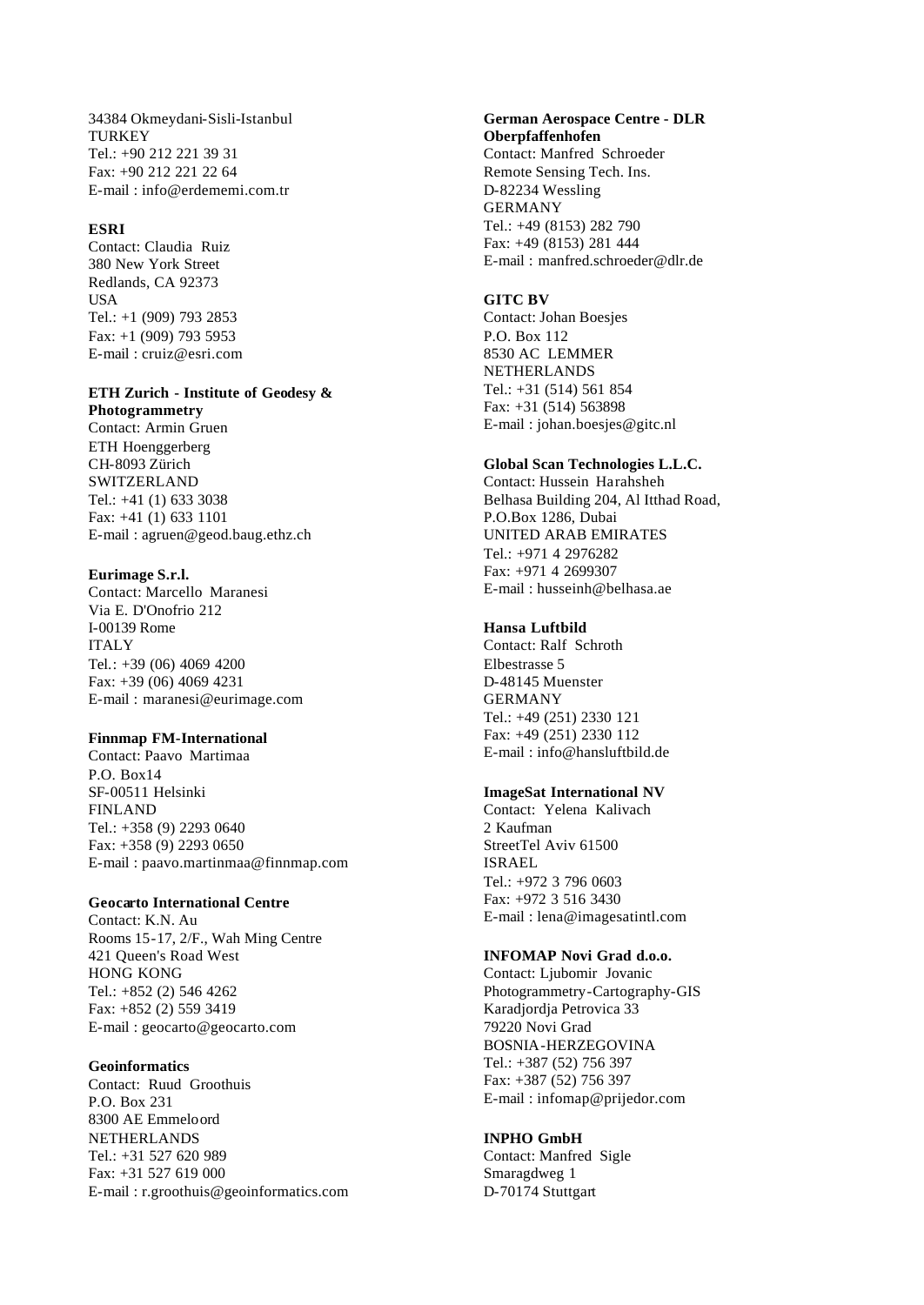GERMANY Tel.: +49 (711) 228 810 Fax: +49 (711) 228 8111 E-mail : inpho@inpho.de

# **Institute of Photogrammetry -**

**Stuttgart University** Contact: Dieter Fritsch Geschwister-Scholl-Strasse 24 D-70174 Stuttgart, GERMANY Tel.: +49 (711) 121 3386 Fax: +49 (711) 121 3297

#### **Instituto Nacional de Pesquisas Espaciais**

Contact: Tania Maria Sausen INPE-CEP Av. Dos Astronautas 1758, Cx.P.515 Sao Jose dos Campos - CEP 12245-970, SP, BRAZIL Tel.: +55 (12) 3945 6862 Fax: +55 (12) 3945 6870 E-mail : tania@ltid.inpe.br

# **Intergraph Corporation**

Contact: Mostafa Madani 301 Cochran Road, Suite 9 Huntsville, AL 35824 **I**ISA Tel.: +1 (256) 730 1814 Fax: +1 (256) 730 6708 E-mail : mostafa.madani@intergraph.com

# **International Center for Remote**

**Sensing of Environment** Contact: Jim Weber UMBC Tech. Center, Box 2-11, 1450 S. Rolling Road Baltimore, MD 21227 **IISA** Tel.:  $+1$  (410) 455 5573 Fax:  $+1$  (410) 455 5575 E-mail : icrse@symposia.org

## **Istanbul Technical University, Division of Photogrammetry**

Contact: Orhan Altan Istanbul Technical University Fac. Of Civil Engineering Division of Photogrammetry 34469-Ayazaga-Istanbul, TURKEY Tel.: +90 212 285 3810 Fax: +90 212 285 6587 E-mail : oaltan@itu.edu.tr

# **ITC Directorate**

Contact: Martien Molenaar P.O. Box 6 7500 AA ENSCHEDE NETHERLANDS Tel.: +31 (53) 487 4269

Fax: +31 (53) 487 4200 E-mail : molenaar@itc.nl

# **Kodak Aerial Imaging**

Contact: Thomas Brennan 1447 St. Paul Street Rochester, NY 14653-7129, USA Tel.: +1 (716) 253 1855 Fax: +1 (716) 253 0705 E-mail : aerial@kodak.com

# **Kokusai Kogyo Co. Ltd**

Contact: Masahiro Setojima 2 Rokubancho, Chiyoda-ku, Tokyo, 102-0085 JAPAN Tel.: +81 (3) 3288 7135 Fax: +81 (3) 3262 6150 E-mail : masahiro\_setojima@kkc.co.jp

# **Leica Geosystems AG**

Contact: Doris Sieber Heinrich-Wild-Strasse CH-9435 Heerbrugg SWITZERLAND Tel.: +41 (71) 727 4181 Fax: +41 (71) 727 4689 E-mail : doris.sieber@leica-geosystems.com

# **Lockheed Martin Corporation**

Contact: Mike Thomas 3201 Jermantown Road Fairfax, VA 22030-2840 **USA** Tel.: +1 (703) 293 4211 Fax: +1 (703) 293 4240

# **MATRA Systems & Information**

Contact: Yves Lafevillade P.O. Box 14 F-78142 Velizy FRANCE Tel.: +33 (1) 3463 7601 Fax: +33 (1) 3463 7444

# **Mescioglu Engineering Co.**

Contact: Ayhan Mesci Cayyolu Mahallesi 10. Cadde No:65 06810 Umitkoy Ankara **TURKEY** Tel.: +90 312 235 20 00 Fax: +90 312 235 57 83 E-mail : mescioglu@mescioglu.com.tr

# **NASA Goddard Space Flight Center**

Contact: Vincent V. Salomonson Code 900 Greenbelt, MD 20771 **USA**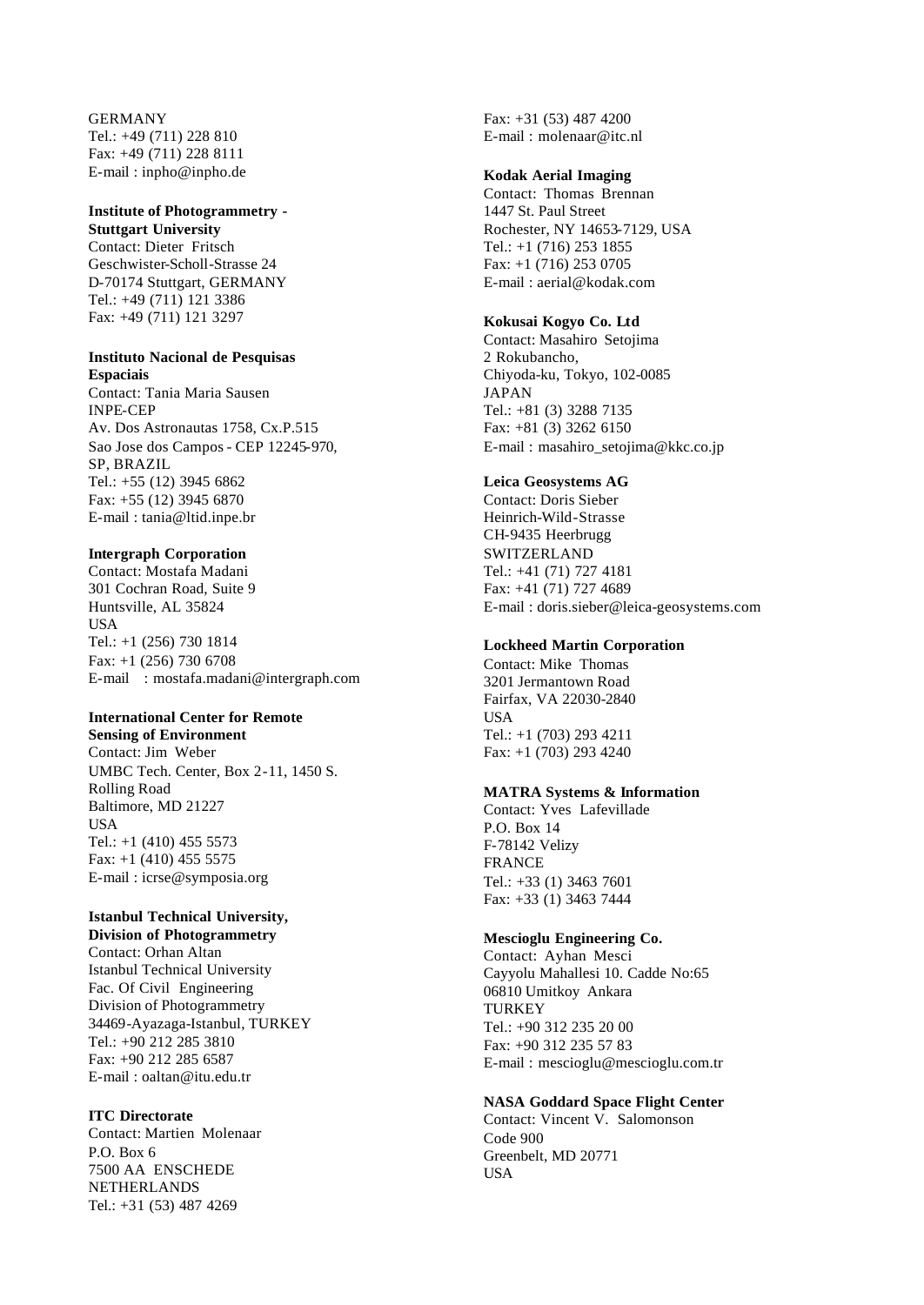# **National Remote Sensing Agency - Head Library**

Contact: R.R. Navalgund Dept. of Space, Government of India Balanagar, Hyderabad 500 037 INDIA Tel.: +91 (40) 23878360 Fax: +91 (40) 23877210 E-mail : ranganath@nrsa.gov.in

# **Open Geospatial Consortium**

Contact: George Percivall 35 Main Street, Suite 5 Wayland, MA 01778 **USA** Tel.: +1 301 560 6439 Fax: +1 301 560 2522 E-mail : percivall@opengeospatial.org

# **PASCO Corporation**

Contact: Tadashi Sasagawa 1-1-2 Higashiyama, Meguro-ku Tokyo 153-0043 JAPAN Tel.: +81 (3) 3715 4011 Fax: +81 (3) 3715 6612 E-mail : tadashi\_sasagawa@pasco.co.jp

# **PROSIGCONSULT**

Contact: Andreia Horhoianu VLAICU AUREL str., no 152 zip code 020099, sector 2, Bucharest, ROMANIA Tel.: +4021-2110031 Fax: +4021-6102851 E-mail : andreia.horhoianu@prosig.ro

# **RACURS**

Contact: Alexander Chekurin Ul. Myasniskaya 40-6, Office 605 Moscow 101000 RUSSIAN FEDERATION Tel.: +7 (095) 9282001 Fax: +7 (095) 928 6118 E-mail : chekurin@racurs.ru; info@racurs.ru

# **ScanEx Research and Development Centre**

Contact: Irina Vladimirskaia 22/5 Lva Tolstogo St, 119021 Moscow RUSSIAN FEDERATION Tel.: +7 (095) 939 4284 Fax: +7 (095) 939 5640 E-mail : info@scanex.ru

# **School of Civil Engineering and Geosciences, University of Newcastle upon Tyne** Contact: Jon Mills University of Newcastle

Newcastle upon Tyne

Tyne and WearNE1 7RU UNITED KINGDOM Tel.: +44 191 222 6502 Fax: +44 191 222 5393 E-mail : j.p.mills@ncl.ac.uk

# **School of Surveying and SIS,**

**University of New South Wales** Contact: John C. Trinder School of Surveying and SIS University of New South Wales Sydney NSW 2052 AUSTRALIA Tel.: +61 (2) 9385 4197 Fax: +61 (2) 9313 7493 E-mail : j.trinder@unsw.edu.au

# **SeaGate Institute of Technology**

Contact: Madhur K. Shrestha Kupondole 10, Lalitpur, PO 8975 epc 1557, Kathmandu NEPAL Tel.: +977 (1) 5537231 Fax: +977 (1) 4220161 E-mail : Seagate92@wlink.com.np

# **Selcuk University Division of Photogrammetry**

Contact: Ferruh Yildiz Muhendislik Fakültesi Fotogrametri Anabilim Dali Alaattin Keykubat Kampusu 42075 Selcuklu-Konya **TURKEY** Tel.: +90 332 223 1942 E-mail : fyildiz@selcuk.edu.tr

# **Sensor Systems Inc.**

Contact: Wes Sullivan 103A Carpenter Drive Sterling, VA 20165 USA Tel.: +1 (703) 437 7651 Fax: +1 (703) 437 0039 E-mail : wes.sullivan@sensor.com

# **SEPRET Ingenieurs Conscils S.A.R.L.**

Contact: Mohammed El Masaoudi Societe des Etudes de Projcts et Realisation des Travaux S.A.R.L. (SEPRET) Augles Rues Ibn Al Khatib et Taib Al AlamiResidence Zineb, Appt. No.1, Ravat C.P. 10000 **MOROCCO** Tel.: +212 37260893 Fax: +212 37704511 E-mail : sepret@menara.ma

# **SOVINFORMSPUTNIK**

Contact: Alexey S. Movlyav 47 Leningradskiy Prospect Moscow 125167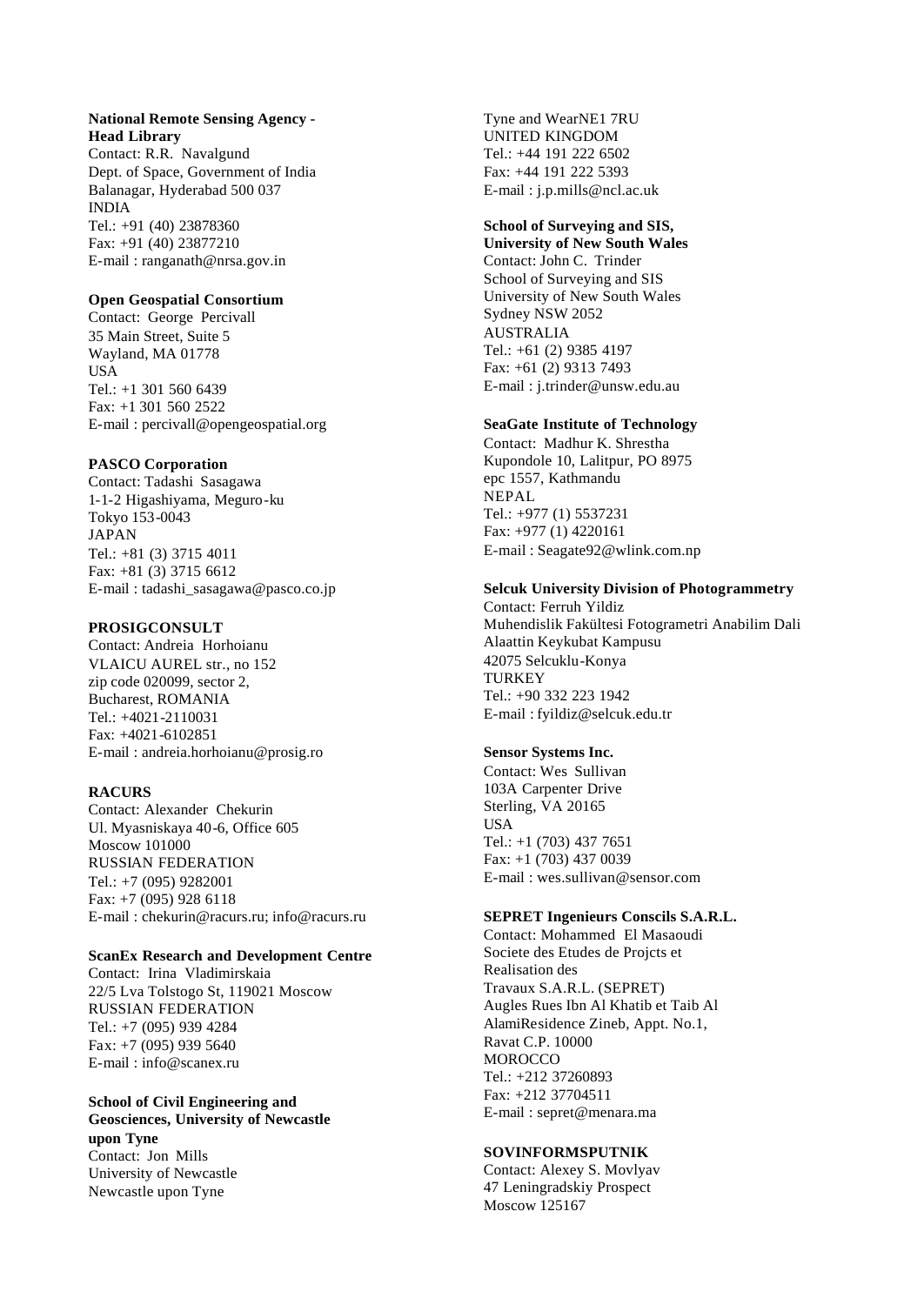RUSSIAN FEDERATION Tel.: +7 (095) 943 0757 Fax: +7 (095) 943 0585 E-mail : common@sovinformsputnik.com

# **Space Imaging Inc.**

12076 Grant Street Thornton, CO 80241-3102 USA Tel.: +1 (303) 254 2000 Fax: +1 (303) 254 2215

## **SPOT Image**

Contact: Anne-Marie Bernard 5 Rue des Satellites P.O. Box 14359 F-31030, Toulouse Cedex 4, FRANCE Tel.: +33 (5) 62 19 4040 Fax: +33 (5) 62 19 4011 E-mail : anne.marie.bernard@spotimage.fr

# **Supersoft Inc.**

Contact: Sonia Ding 15th Floor, FangYuan Mansion, No.56, Zhongguancun Avenue South, Haidian DistrictBeijing 100044, CHINA Tel.: +86 (10) 8802 6655 Fax: +86 (10) 8802 6600 E-mail : marketing@supresoft.com.cn

# **The Faculty Of Geodesy University Of Architecture, Civil Engineering And Geodesy**

Contact: Borislav Marinov University of Architecture, Civil Engineering and Geodesy Faculty of Geodesy 1 Hristo Smirnenski blvd. Sofia, 1046, Bulgaria, Tel./Fax: (359 2) 66 22 01 E-mail:marinovb\_fgs@uacg.bg

# **The Getty Conservation Institute**

Contact: Rand Eppich 1200 Getty Centre Drive Suite 700 Los Angeles, CA 90049-1684 USA Tel.: +1 (310) 440 6287 Fax: +1 (310) 440 7709 E-mail : reppich@getty.edu

## **TopEye AB**

Contact: Hakan Sterner Klippan 1j SE-414 51 Gothenburg SWEDEN Tel: +46-(31)-704 5670 Fax: +46 (31) 926 621 E-mail : Hakan@topeye.com

# **Topol Software**

Contact: Frantisek Pivnicka Fantova 1791/14 155 00 Prague 5 CZECH REPUBLIC Tel.: +420 251 564 005 Fax: +420 251 563 003 E-mail : topol@topol.cz

# **University College London - Dept. of Geomatic Eng.**

Contact: Ian Dowman Gower Street London WC1E 6BT UNITED KINGDOM Tel.: +44 (20) 7679 7226 Fax: +44 (20) 780 0453 E-mail : idowman@ge.ucl.ac.uk

# **University Teknologi Malaysia, Fakulti Kejuruteraan Sains**

Contact: Mohd Ibrahim Seeni 81310 UTM Skudai Johor Darul Ta'zim MALAYSIA Tel.: +(607) 553-0800 Fax: +(607) 556-6163 E-mail : fksg@utmjb.utm.my

# **Yildiz Technical University, Division**

**of Photogrammetry and Remote**  Contact: Ayhan Alkis Division of Photogrammetry and Remote Sensing Besiktas-Istanbul TURKEY Tel.: + 90 212 258 51 40 Fax: + 90 212 261 20 02 E-mail : alkis@yildiz.edu.tr